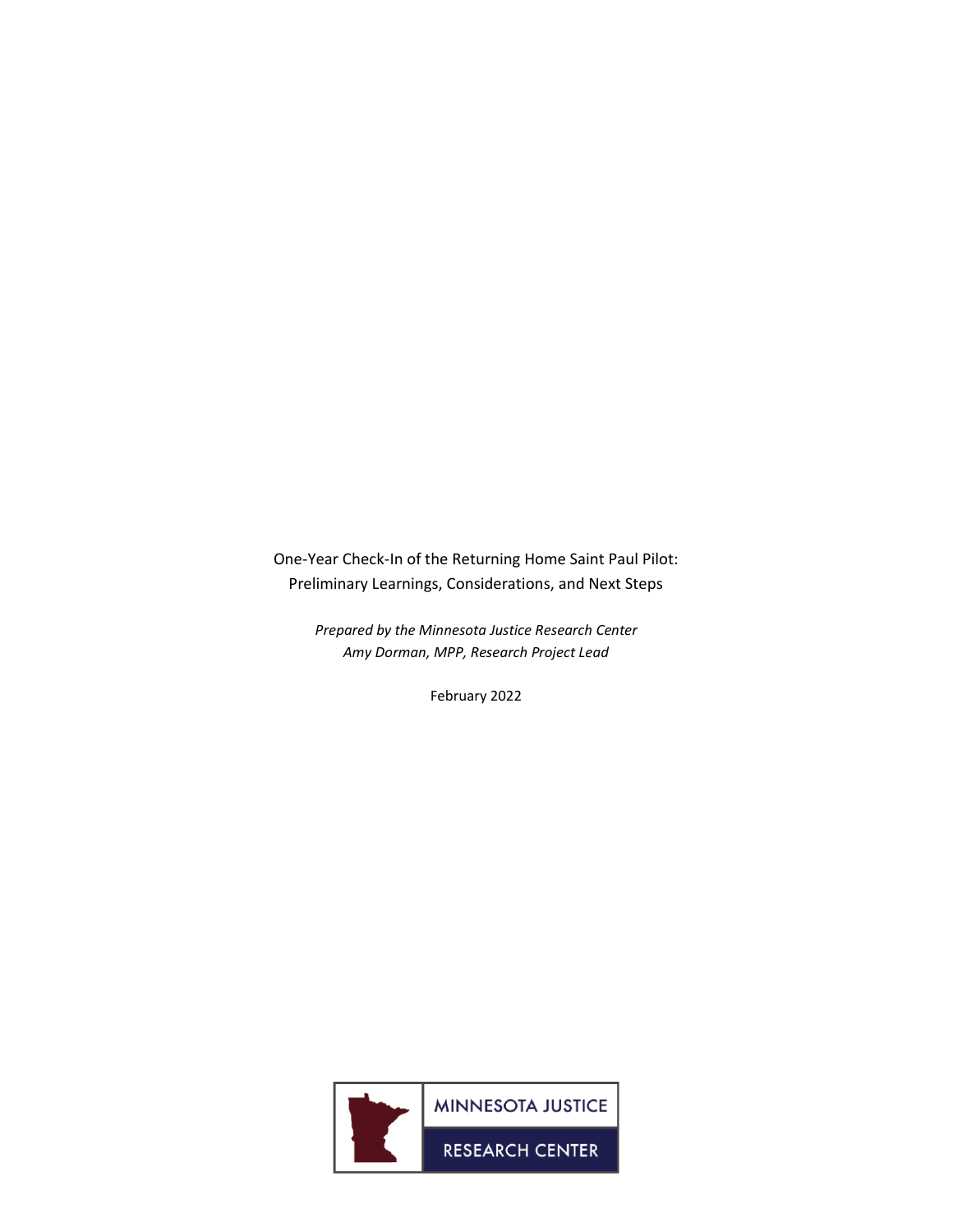## TABLE OF CONTENTS

- 1. Executive Summary (p. 3)
- 2. Background (p. 7)
	- *a. Program Overview (p. 7)*
	- *b. Current Program Status (p. 12)*
	- *c. Issue Overview (p. 16)*
	- *d. Evaluation Methods (p. 18)*
- 3. Preliminary Learnings (p. 19)
	- *a. By the Numbers (p. 19)*
	- *b. Broad Impacts (p. 20)*
	- *c. Participant Experiences (p. 22)*
	- *d. Participant Narratives (p. 23)*
	- *e. Partner Voices (p. 26)*
- 4. Considerations and Next Steps (p. 28)
	- *a. Next Steps (p. 29)*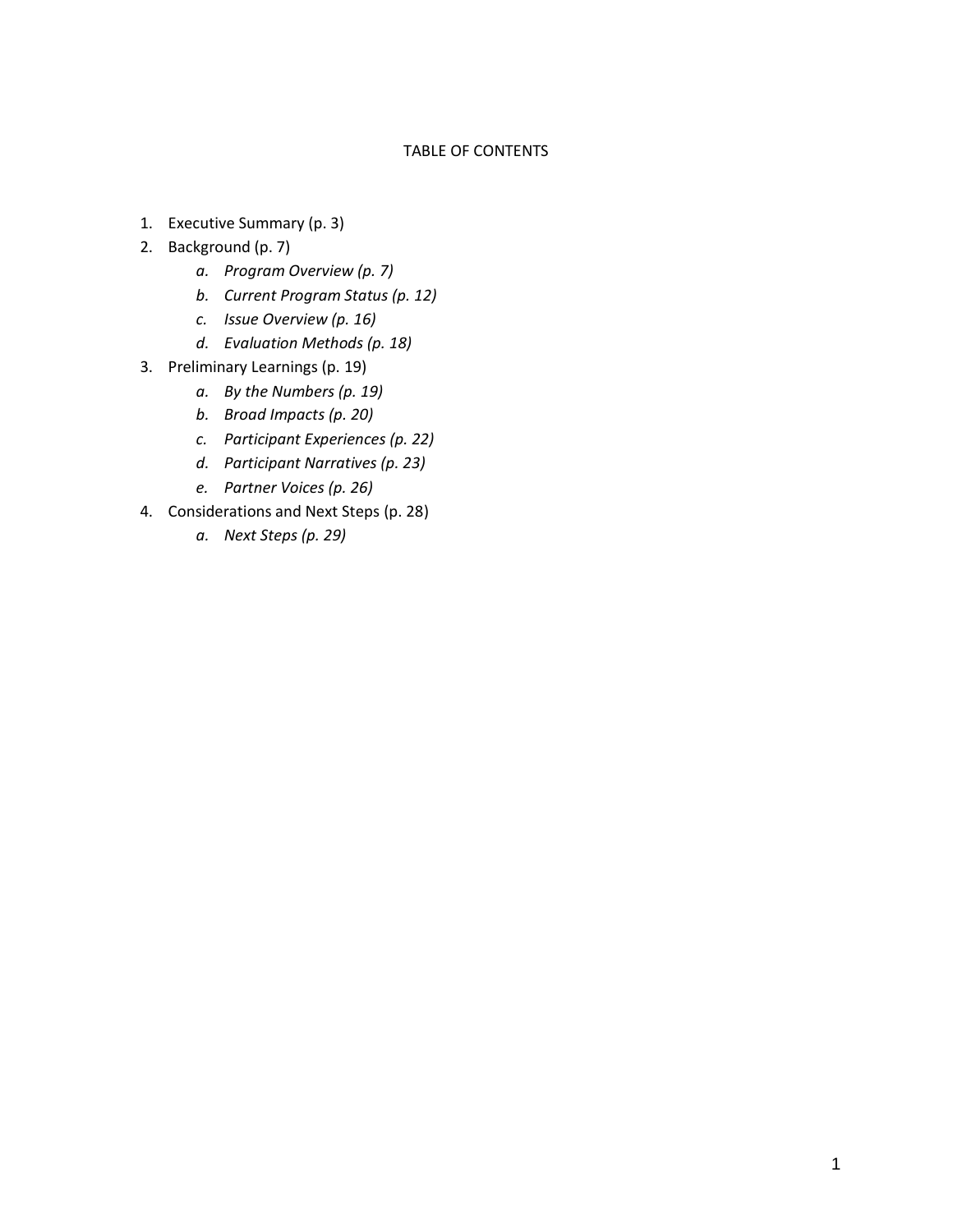*"Being able to rent in my name, being able to live with my family when my son is born, to have a home, has given me supreme security. I think the overarching story of Returning Home would just be hope and inspiration. It gives you an extra reason to know you're doing the right thing and to keep doing the right thing. It's changed my life perspective." - Housed Participant*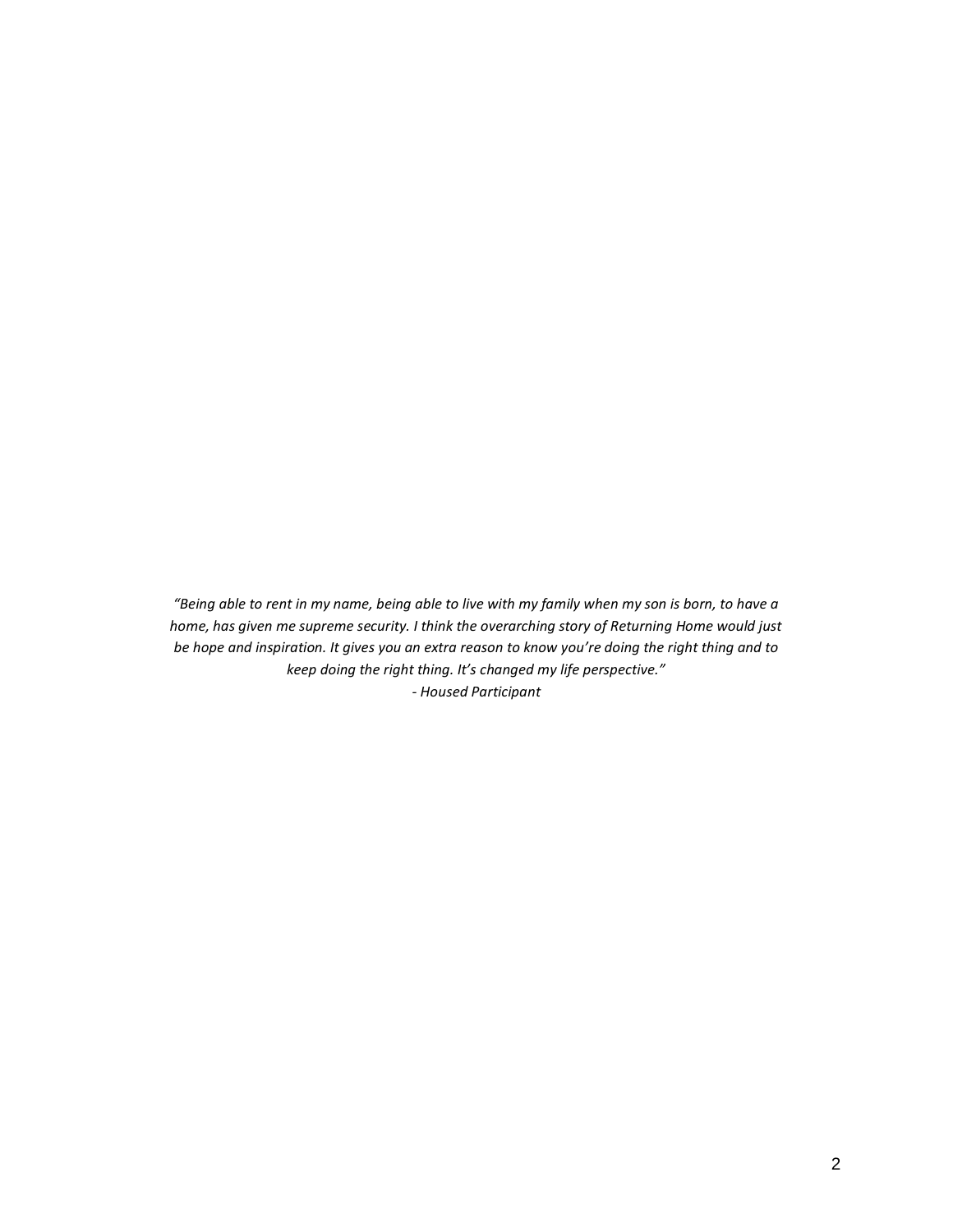# **EXECUTIVE SUMMARY**

**Program Overview.** The Returning Home Saint Paul (RHSP) pilot is a partnership between the City of Saint Paul[,](https://housinglink.org/) **[HousingLink](https://housinglink.org/)**, and **[Ujamaa Place](https://ujamaaplace.org/)** to house residents returning to the community from incarceration. The target population of the pilot is the primary population which Ujamaa Place serves: young Black men aged 18-30 years, many of whom have some experience with the criminal legal system. The program seeks to increase housing access, bridge the transition from re-entry to self-sufficiency, and mitigate perceived risk for landlords in the housing market. RHSP builds on an existing program from HousingLink, **[Beyond Backgrounds](https://housinglink.org/beyond-backgrounds)**, creating a Saint Paulspecific program. Enrollment for the pilot will end in March 2022. The program is designed so that existing housed participants receive support from RHSP for 12 months after their lease signing date. Evaluation is anticipated to continue through spring of 2023.

**A Community-First Public Safety Initiative.** The Returning Home Saint Paul pilot is a Community-First Public Safety Initiative, the City of Saint Paul's compelling approach to violence reduction. The Community-First Public Safety Framework is informed by "deep public engagement, research, tracking and analysis of real time data, and cross sector collaboration of stakeholders."<sup>1</sup> The Framework emphasizes both a community-first response to crime and crisis as well as proactive investments in neighborhoods and residents, including through housing support for residents returning home from incarceration, which is the purpose of the Returning Home Saint Paul pilot.

**Method of Evaluation.** The RHSP team is partnering with the **[Minnesota Justice Research Center \(MNJRC\)](https://www.mnjrc.org/what-do-we-do)** to measure, track, and report on program impact through quantitative outcomes and qualitative participant and landlord experiences. Over the course of the pilot, MNJRC researchers have conducted interviews with participants, landlords, and partners to better understand barriers to participating in the program, how the program is working for those who are enrolled, and what can be improved. MNJRC also collected descriptive quantitative data, including the number of participants currently enrolled in the program, number of calls made to landlords by participants, the number of units managed by participating landlords, and the fund amount accessed by each participant and landlord during the duration of the program.

**How to Use this Report.** The data presented in this report should be viewed as preliminary learnings and not final or conclusive findings. This report offers a high-level overview of what we are learning thus far. We cannot make any final claims about the data until the collection process concludes in spring 2023. A final report will then present key findings and recommendations based on the data collected from the beginning of the pilot to the end of the evaluation period.

**Preliminary Learnings and Considerations.** We highlight ten preliminary learnings and associated considerations from the pilot thus far at the one-year check-in point separated into three main categories: participant outcomes, cost/financial learnings, and relational learnings.

## **Participant outcomes**

**1. Finding housing through the RHSP pilot has helped participants feel hopeful, supported, and an increased sense of stability, especially for participants who are fathers.** The RHSP program has provided safe and secure housing for entire families, helping to create stability across generations. One participant

<sup>&</sup>lt;sup>1</sup> [Community-First Public Safety Framework, City of Saint Paul, 2021](https://information.stpaul.gov/pages/publicsafety)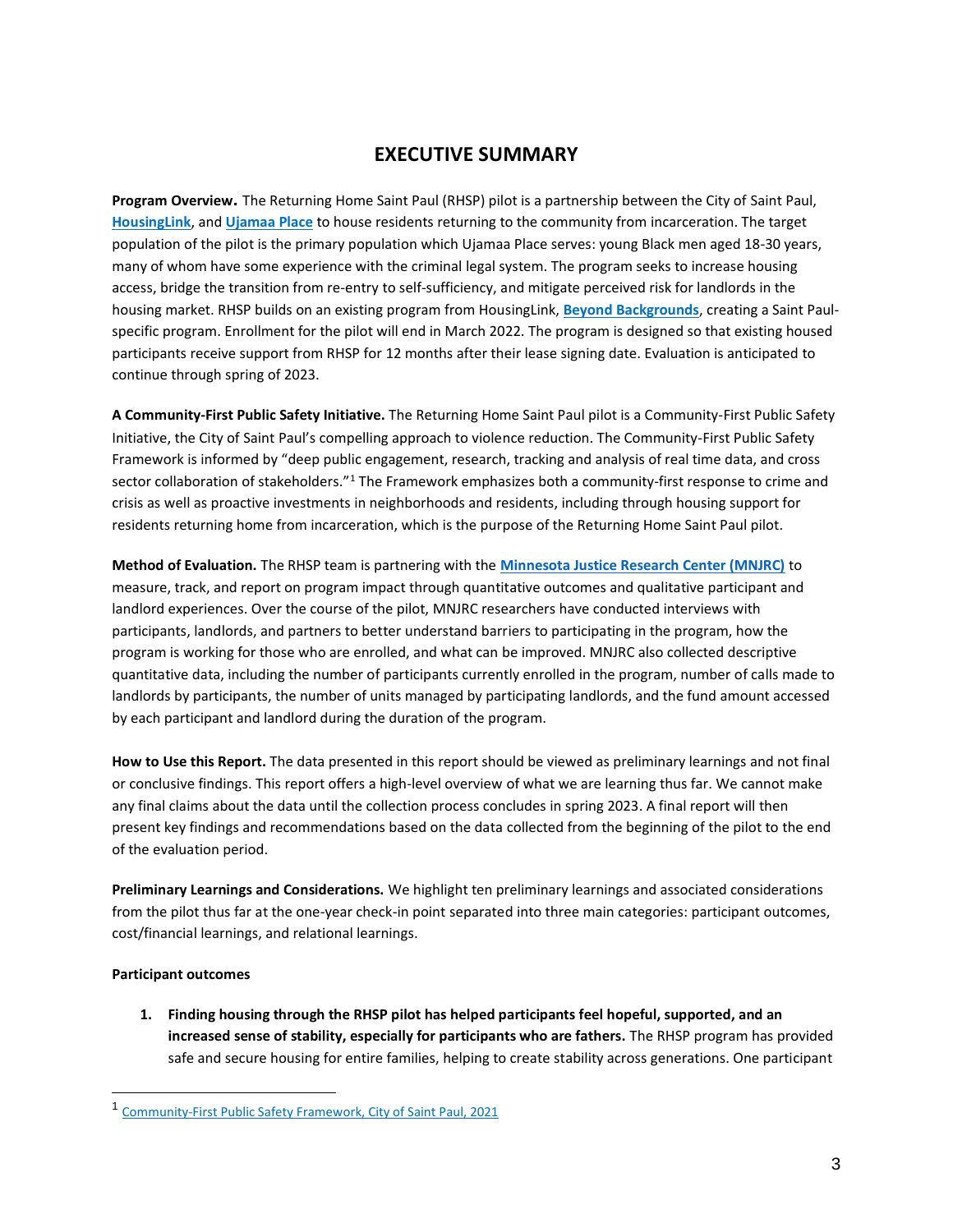was even able to move his child from foster care into his own care once he secured housing through the pilot. Many participants are fathers. In fact, half of the participants explicitly named their roles as fathers and desiring a safe place to be with their children as the motivating factor to take the steps to move into market-rate housing. However, participants continue to feel like resources for men returning from incarceration – and particularly for fathers – are few and far between.

*Consideration: Connecting participants with existing resources for fathers as well as advocating for additional father-specific resources at the city, county, and state levels could be key to supporting participants and their families as they move into permanent housing.* 

**2. Over 90% of participants have** *not* **been re-incarcerated since entering the program.** This is likely due to a combination of various factors, including participant resilience, family and community support, and stable housing. The fact that only one participant has re-offended\* is a positive indication that RHSP is an important piece of the puzzle that supports residents returning home from incarceration as they work to build their futures and achieve their short- and long-term goals.

*Consideration: Raising community awareness of the program by increasing entry points for participation in RHSP could help the program reach even more residents returning home from incarceration. Participants indicate that they heard about the program through a variety of entry points including prison programming and job fairs, homeless shelters, youth programs, parole officers, family and friends, and internet searches.*

*\*At the time the report was finalized, we were notified that one participant had been briefly reincarcerated for a probation violation. This individual has since returned home. Final recidivism outcomes will be explored in more detail in the final report.*

**3. The program's ability to house the goal number of participants was affected by program geography and target population.** Partners expressed that the ability of the program to house more participants was contingent upon 1) being able to offer housing opportunities outside of Saint Paul, and 2) having a deeper pipeline of participants who are immediately ready to be housed. As Ujamaa Place serves primarily one racial and gender group in a limited age range, the pipeline of participants has consistently been small. Ujamaa Place works with individuals who come to the organization seeking employment services and affordable housing through Ujamaa's transitional housing program. Therefore, it has taken longer for some participants to be ready and motivated to move into market-rate housing. Additionally, given the age range of the population Ujamaa serves, most participants had offenses on their records which were recent and therefore within the typical 8-10 year lookback policy for a criminal background that many landlords have for renting, which proved to be the most frequent barrier to securing housing. These myriad challenges were – and continue to be – exacerbated due to the ongoing pandemic.

*Consideration*: *HousingLink recommends having a pipeline of triple the number of participants and landlords that a program hopes to connect. Partnering with additional support organizations and/or partnering with other cities like Minneapolis could help expand the participant pool as well as the pool of available units and potential landlords, thus increasing the chance of housing success for the program.*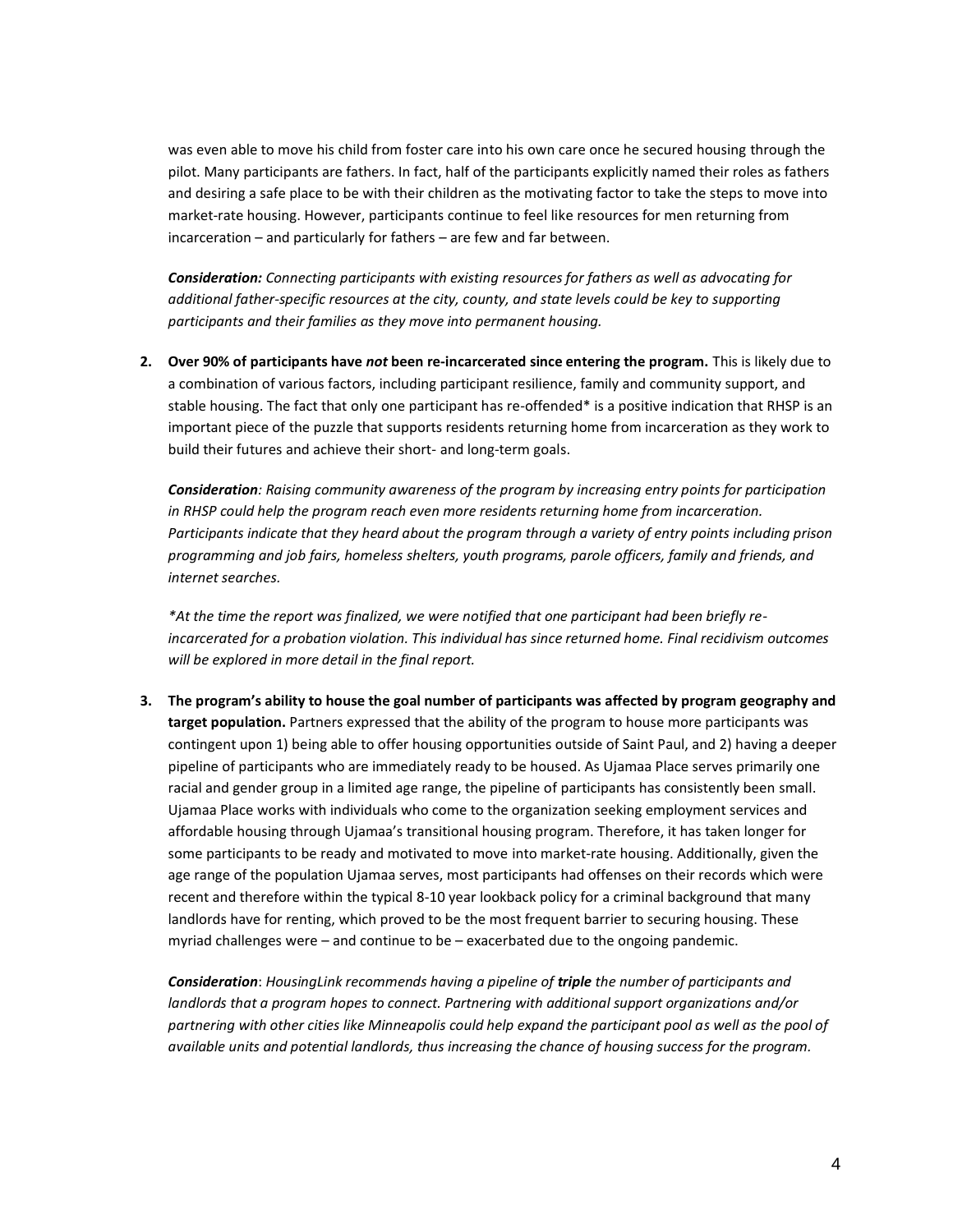## **Cost/financial learnings**

- **4. In one year of operation, the pilot program has spent under \$5,000 to directly help house participants, through application fees and security deposits, and \$0 of the risk mitigation fund has been requested by landlords.** This is a promising indicator that the program has been hugely impactful for participants with minimal costs to the City.
- **5. While the pilot offers some financial support to participants, many participants have struggled to pay their rent on time since signing their leases with the program.** Four of the nine participants housed in Saint Paul have struggled to pay their rent within 1-2 months of signing their leases, most often due to budgeting issues and unexpected financial obligations. However, every participant has been able to get back on track by putting together payment plans and firm budgets with the support of Ujamaa Place and their landlords.

*Consideration: Increasing wraparound services for participants – including and perhaps especially employment support and financial education – can help participants achieve the financial stability they need to support themselves and their families as they move into market-rate housing and work towards their short-term and long-term goals.* 

**6. Unpaid rent has proven to be a challenge for landlords, particularly for property owners with fewer units.** At the 6-month check-in, one landlord was so dissatisfied with the situation with his participant that he said he would likely not rent to someone with a criminal background again. This landlord had originally been incredibly excited about the program. Property owners with fewer units feel unpaid rent more keenly than landlords with many units. While smaller landlords may be more willing to rent to participants initially, they are also affected by the financial challenges that participants face more than larger firms.

*Consideration*: *Ensuring that participants understand the responsibilities of renting a market-rate apartment and are committed to paying rent on time is essential to the future success of a program like this. Implementing rental assistance could also help assuage landlords' concerns and support landlords when participants do not pay rent on time.* 

## **Relational learnings**

**7. While certain offenses are typically harder to house, once a landlord is willing to house someone with barriers in their background, this becomes less of a deal breaker.** Our housed participant pool includes people with some of the hardest-to-house offenses, including gun-related offenses and sexual offenses. Partners at Ujamaa Place and HousingLink have worked hard to build trust with landlords. In particular, the case manager support included in the program has opened the door for participants to meet with landlords in person and make positive connections.

*Consideration: Cultivating personal relationships with landlords has proven to be a strong entry point to getting participants housed. The City should continue to fund the human resources necessary to build and maintain relationships with landlords.* 

**8. The landlords who have housed participants already have a history of working with people returning home from incarceration.** Informing landlords about the pilot has been helpful in connecting participants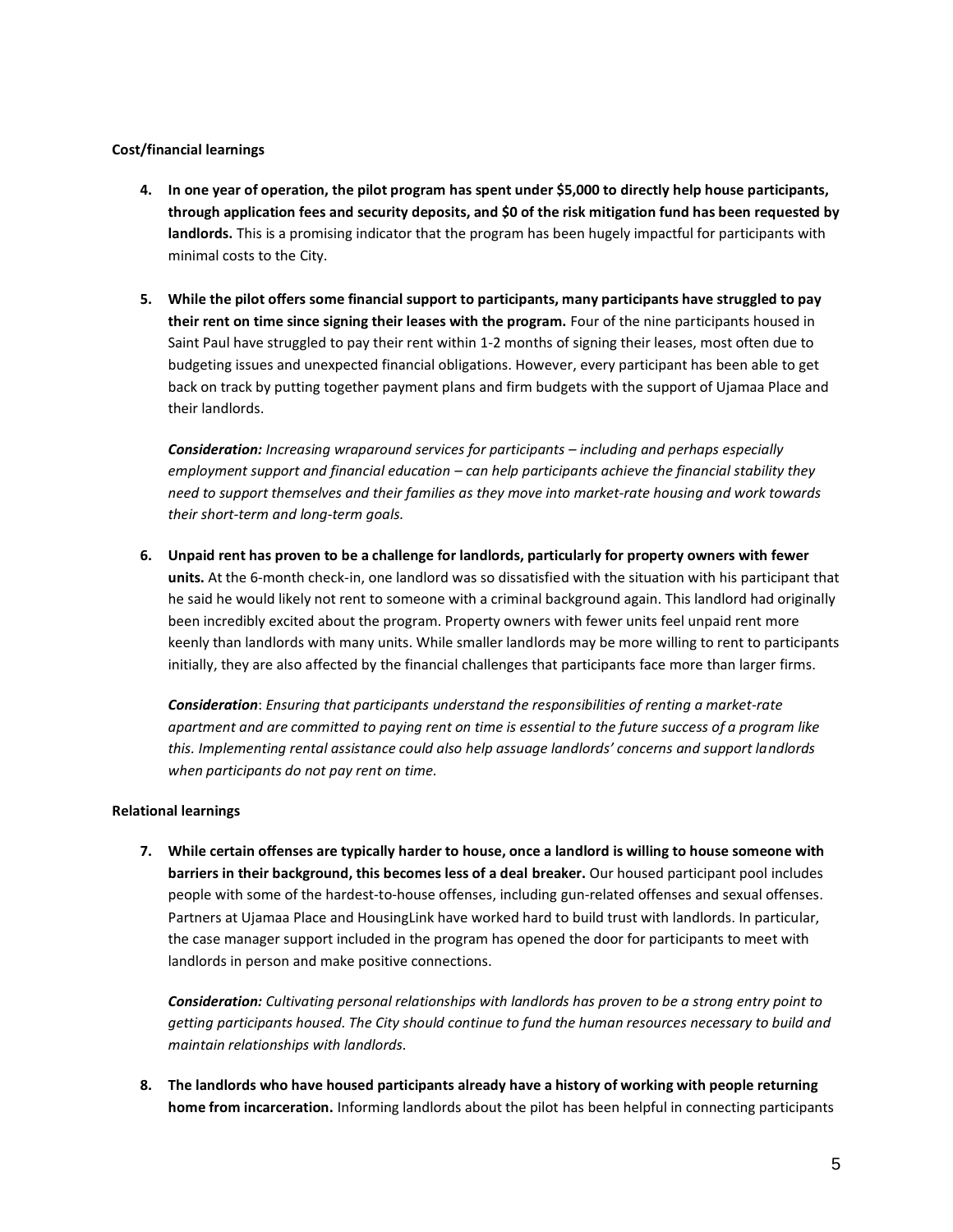to Saint Paul-specific housing. At this point, the program does not seem to be changing hearts and minds of landlords but instead is connecting participants to those landlords who are already willing to give people a second chance. The quality of landlord relationships has been hugely impactful: three participants were able to be housed through a singular landlord connection, and another landlord is currently housing two participants. However, at the 6-month check-in, two landlords had moved on from their positions, and their replacements may or may not have been briefed on the program and participant(s) being housed.

*Consideration: Increased landlord outreach and engagement could help to maximize a Saint Paul-specific pool of interested landlords. Creative and meaningful outreach can also clarify certain points of the program that may seem unclear to landlords, including whether landlords are "matched" with participants and if they have additional responsibilities to the participant beyond what they would provide for other renters. Approaching landlord connections from a "quality" in addition to a "quantity" perspective could be a helpful strategy.* 

**9. The market moves fast, so timing is critical.** One of the challenges of any housing-related program is the need for all pieces to align: the participant must be ready to move into market-rate housing, a landlord must be willing to house someone with barriers in their background, *and* that landlord must have an available unit that meets the participant's needs and desires for a home.

*Consideration: Increasing communication between the case manager, participant, and landlords is essential to successfully house participants. Ensuring that participants have the support they need to be ready to move into market-rate housing and that enough landlords are well-informed and interested in participating in the program helps to increase the chances that rental opportunities don't go to waste when they become available.* 

**10. Partner relationships are crucial and need guidance and support.** At the onset of the program, partners met monthly to check in, but were for the most part completing their work in silos. As part of the evaluative process, MNJRC found that a communication loop was missing between Ujamaa Place and HousingLink, and that this could be improved. The establishment of this communication loop has helped mitigate the timing challenges the program faces. When an apartment becomes available, or a participant is ready to be housed, partners now communicate with each other immediately and work together to successfully house the participant.

*Consideration: While allowing community partners to take the lead on projects is an important aspect of collaborative partnership and social change initiatives, government entities should continue to take a structural leadership role in ensuring that partners have the support they need and that the program is functioning as intended. Nonprofit partners often do not have the same levels of resources that government entities do, making it harder for these partners to spend the time to identify and then meet the needs of a partnership like RHSP. The City of Saint Paul could take a more prominent role in facilitating partner relationships and ensuring that the program is operating at the highest level possible. This includes meeting regularly with the partners who are working directly with participants and landlords as well as their supervisors.*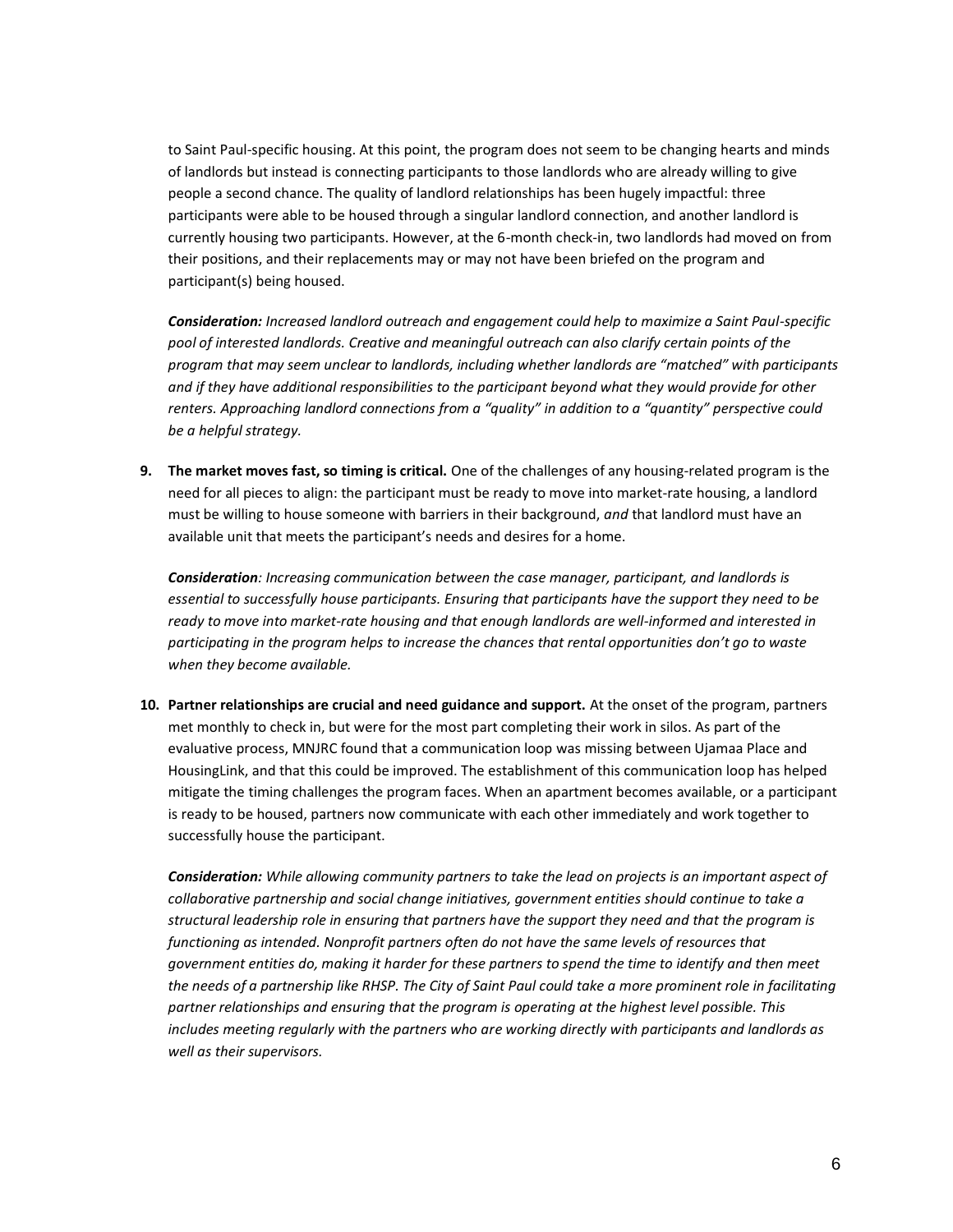At this one-year check-in point, we are seeing a few specific structural barriers consistently surfacing in the preliminary data, including:

- **Tenant screening:** Particularly the 8-10 year policy on lookback periods for criminal histories.
- **Background as a barrier:** To gainful, consistent, meaningful employment and secure, market-rate housing.
- **Lack of holistic, wraparound services** for people returning home from incarceration: Including services for fathers, financial planning support, employment services, healthcare, and mental health support.
- **COVID-19:** Losing employment and missing work with no PTO due to work closures and/or testing positive as a worker.

When the evaluation concludes in spring of 2023, we will have an even better understanding of what the greatest barriers to housing have been for participants in this program and what potential policy and programmatic solutions may help minimize and/or eliminate these barriers.

# **BACKGROUND**

#### **PROGRAM OVERVIEW**

The Returning Home Saint Paul (RHSP) pilot is a partnership between the City of Saint Paul, **[HousingLink](https://housinglink.org/)**, and **[Ujamaa Place](https://ujamaaplace.org/)** working to house residents returning to the community from incarceration. The overwhelming majority of imprisoned people in Minnesota are men, with Black Minnesotans making up 36.6% of the state's prison population,<sup>2</sup> even as Black Minnesotans make up just 7% of the state's population.<sup>3</sup> Given this, during the pilot research and planning process,<sup>4</sup> Ujamaa Place was identified as a key community navigator which could bridge the gap between individuals returning home from incarceration and the supports they need, including housing. Thus, the target population of the program is the primary population which Ujamaa Place serves: young Black men aged 18-30. The program seeks to increase housing access, bridge the transition from re-entry to selfsufficiency, and mitigate perceived risk for landlords in the housing market. RHSP builds on an existing program from HousingLink, **[Beyond Backgrounds](https://housinglink.org/beyond-backgrounds)**, creating a Saint Paul-specific program. Enrollment for the pilot will end in March 2022. The program is designed so that existing housed participants receive support from RHSP for 12 months after their lease signing date. Evaluation is anticipated to continue through spring of 2023.

#### *Partners*

**Ujamaa Place** is a staple community-based organization in the Saint Paul community providing "holistic transformation for young African-American men experiencing inequity at the intersection of race and poverty."<sup>5</sup> The program helps young Black men, particularly those returning home from incarceration, establish brotherhood by being part of the Ujamaa community, and achieve personal stability and success through its transformational programming. Ujamaa Place opened its doors in 2010 and serves primarily Black men aged 18-30 from the Twin Cities seven-county metropolitan area. Men enroll at no cost in Ujamaa Place's programming that connects

<sup>&</sup>lt;sup>2</sup> [Adult Prison Population Summary, Minnesota Department of Corrections, 2021](https://mn.gov/doc/assets/Adult%20Prison%20Population%20Summary%207-1-2021_tcm1089-493212.pdf)

<sup>3</sup> [Minnesota Population Estimates, U.S. Census Bureau, 2021](https://www.census.gov/quickfacts/MN)

<sup>&</sup>lt;sup>4</sup> In 2018-2019, the Harvard-Bloomberg Innovation Track Team completed an investigation into the housing challenges experienced by those reentering the community from incarceration as part of the planning process for the RHSP pilot.

<sup>5</sup> [Mission Statement, Ujamaa Place, 2010](https://ujamaaplace.org/mission/)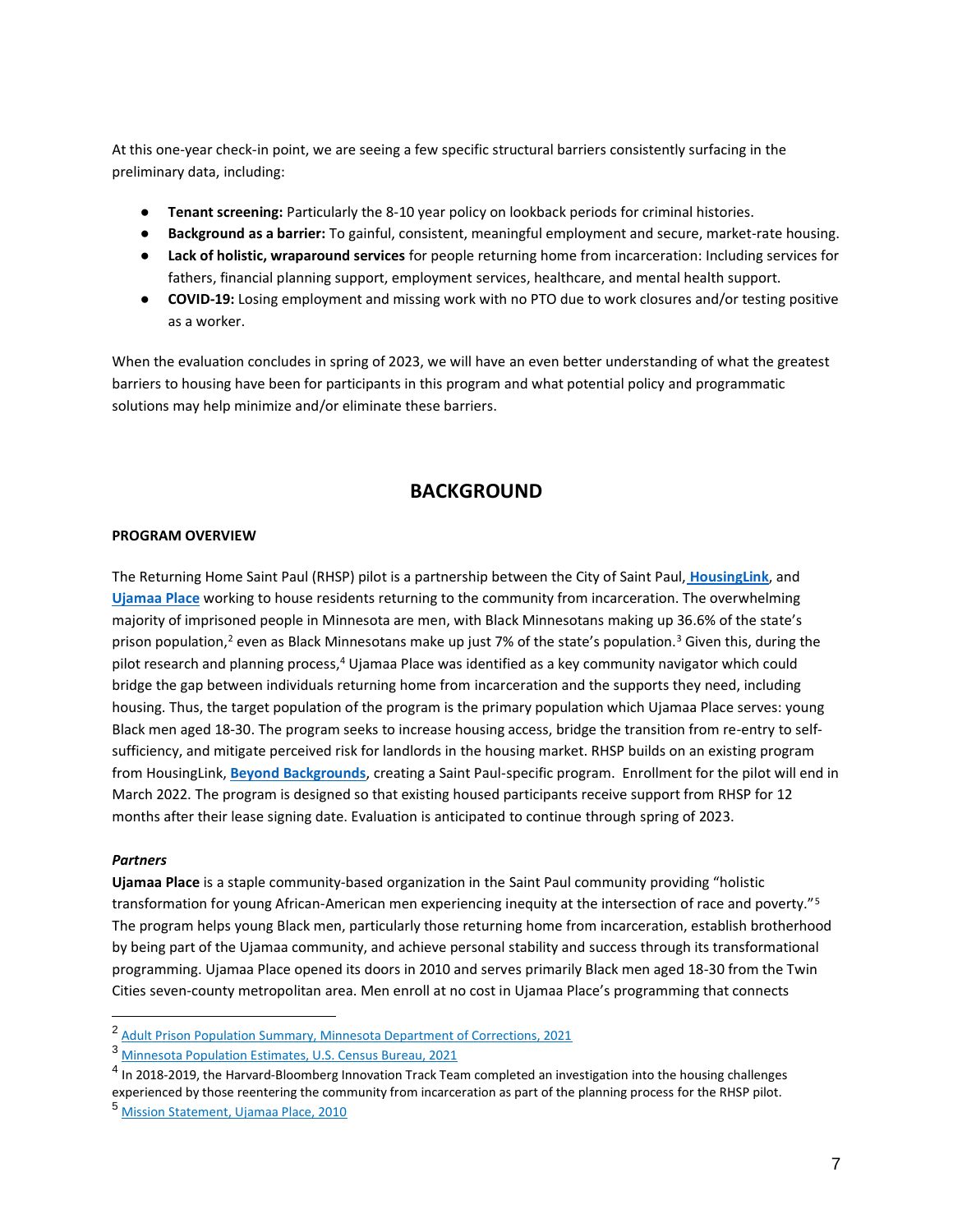participants to support services to help them build positive futures and establish themselves as contributors in society as community and family members, renters, valued employees, home owners, and business owners. Ujamaa Place offers transitional housing options which help to prepare those enrolled in Ujamaa Place with affordable housing, rental experience, and budgeting practice.

As part of the RHSP pilot, Ujamaa Place provides comprehensive wraparound support to each household during the course of the program, including:

- Serving as housing navigators for participants and landlords.
- Providing tenant education and supporting positive landlord-tenant relationships through individual case management.
- Providing supportive services with an emphasis on employment, education, and stability, and making connections to additional community resources as needed.

## *Learn more about Ujamaa Place[: https://ujamaaplace.org/](https://ujamaaplace.org/)*

**HousingLink** is a nonprofit organization which provides an easy-to-use platform for property owners across Minnesota to list affordable housing options for free. For over 20 years, the site, in addition to support from HousingLink's staff, has helped remove barriers for individuals searching for housing in the state. RHSP is part of HousingLink's Beyond Backgrounds program, which provides financial and case management support to landlords who are interested in housing individuals with criminal, credit, or rental history barriers in their backgrounds. Landlords can indicate their interest in the Beyond Backgrounds program next to their available units on the HousingLink website, which allows future renters to more easily connect with these landlords.

Within the RHSP partnership, HousingLink serves as the access fund administrator and provides technical and navigational program support to partner organizations, including:

- Landlord outreach and establishing a pipeline of interested landlords in the Saint Paul area.
- Facilitating connections between interested landlords with available units and the Ujamaa Place case manager.
- Processing program applications.
- Providing additional support for navigation of landlord-tenant issues, should they arise.
- Managing the access fund and claims process.
- Providing programmatic support for property owners.

## *Learn more about HousingLink[: https://www.housinglink.org/](https://www.housinglink.org/)*

RHSP is partnering with the **[M](https://www.mnjrc.org/what-do-we-do)innesota Justice Research Center (MNJRC)** to measure, track, and report on program impact and success both in outcomes and qualitative participant and landlord experiences.

The MNJRC is an independent, nonpartisan, nonprofit organization dedicated to driving meaningful change to Minnesota's criminal legal system through rigorous and community-centered research, education, and policy development. The MNJRC centers our work on exploring values like humane and fair treatment for all, safety, wellbeing, and trust. We provide our community and policymakers with information and tools needed to create a criminal legal system that truly delivers justice.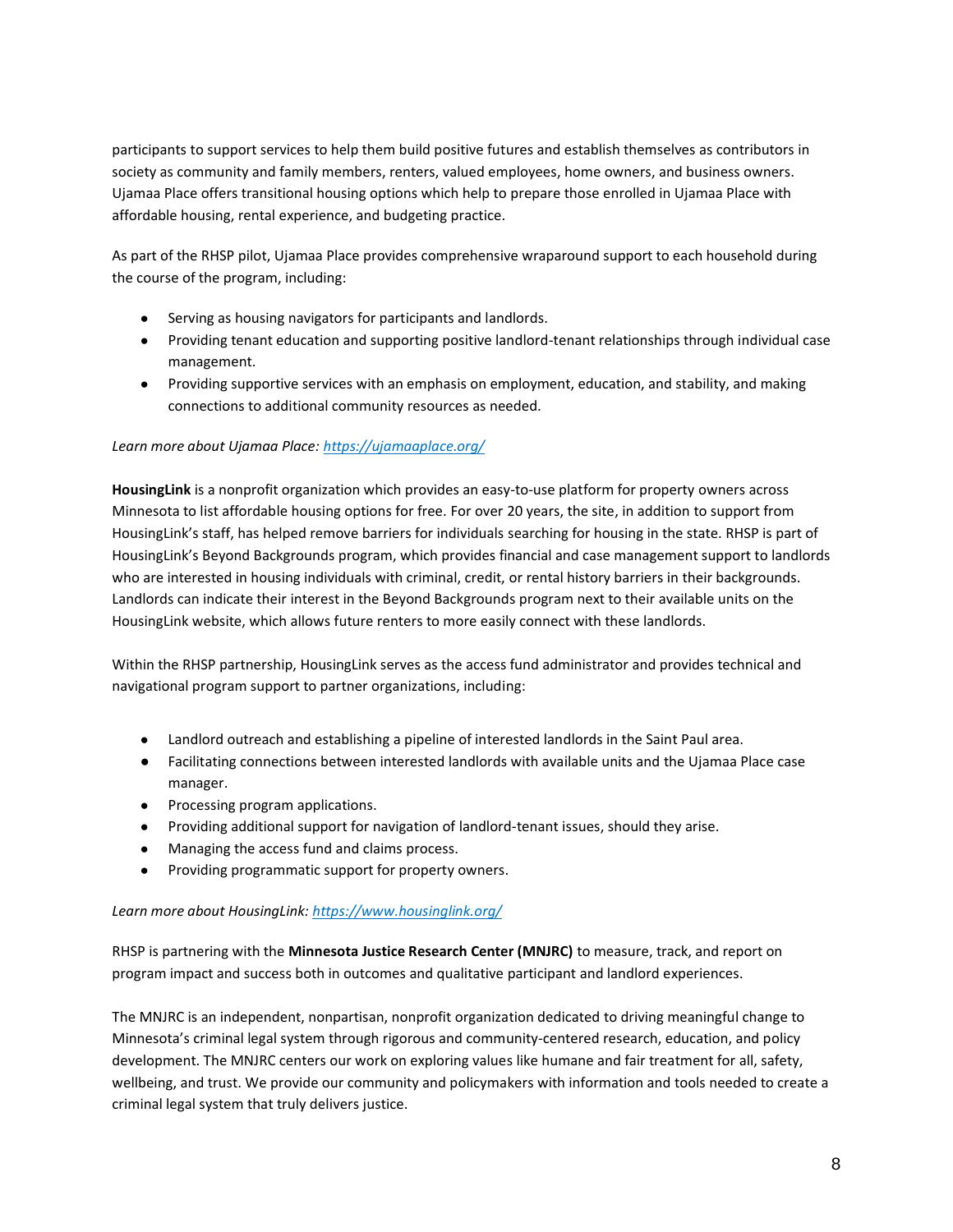As part of the RHSP partnership, MNJRC is responsible for additional data collection, data management, and evaluation of the qualitative and quantitative data. MNJRC researchers coordinate with partners to streamline data collection from multiple entry points and then track and compile the new data as it becomes available. Additionally, MNJRC regularly checks in with partners to better understand any needs or program gaps that need to be addressed by the collective.

## *Learn more about the Minnesota Justice Research Center[: https://www.mnjrc.org/](https://www.mnjrc.org/)*

The **City of Saint Paul** serves as the coordinating body for the project, bringing together partner organizations, developing objectives, and securing funding. Key partners at the City of Saint Paul included the Director of the Office of Financial Empowerment and the Fair Housing Coordinator. The Office of Financial Empowerment was established by the City in 2019 and builds relationships and solutions with community members, community-led organizations, and businesses, understanding that "economic inequality is a whole-city crisis that demands a whole-city response."<sup>6</sup> The RHSP program is one of Mayor Melvin Carter's Community-First Public Safety Initiatives. Saint Paul's Community-First Public Safety framework "seeks to transcend crime response to build a compelling violence reduction strategy for Saint Paul which is informed by deep public engagement, research, tracking and analysis of real time data, and cross sector collaboration of stakeholders."<sup>7</sup>

## *Design Elements of the RHSP Pilot*

The RHSP pilot leverages community partners' relationships, knowledge, and skillsets to enhance the coordination of resources for residents and property owners. Ujamaa Place provides comprehensive wraparound support to each participant during the course of the pilot. HousingLink serves as the access fund administrator, providing technical and navigational program support to the city and partner organizations.

The RHSP pilot was designed specifically to address criminal history as a barrier to finding housing in Saint Paul. The program addresses this barrier for participants and landlords by:

- Providing participants with a **community-based access point** to the program.
- Emphasizing **supportive services** and **case management**, with a focus on employment, financial education, and stability.
- Connecting participants with landlords through **housing navigational support.**
- Supporting participants with **application fees, security deposits,** and **other housing needs** as determined by a needs assessment:
	- Up to \$60 for application fee(s) with flexibility based on need.
	- Up to \$500 for security deposits with flexibility based on need.
- Mitigating landlord risk through the administration of a **housing access fund** that provides reimbursement to property owners for potential expenses incurred that exceed normal wear and tear and the security deposit, up to \$3,000.

## *A Community-First Public Safety Initiative*

The Returning Home Saint Paul pilot is a Community-First Public Safety Initiative, the City of Saint Paul's compelling approach to violence reduction. The Community-First Public Safety Framework is informed by "deep public

<sup>6</sup> [Office of Financial Empowerment, City of Saint Paul, 2019](https://www.stpaul.gov/departments/financial-empowerment)

<sup>&</sup>lt;sup>7</sup> [Community-First Public Safety, City of Saint Paul, 2021](https://information.stpaul.gov/pages/publicsafety)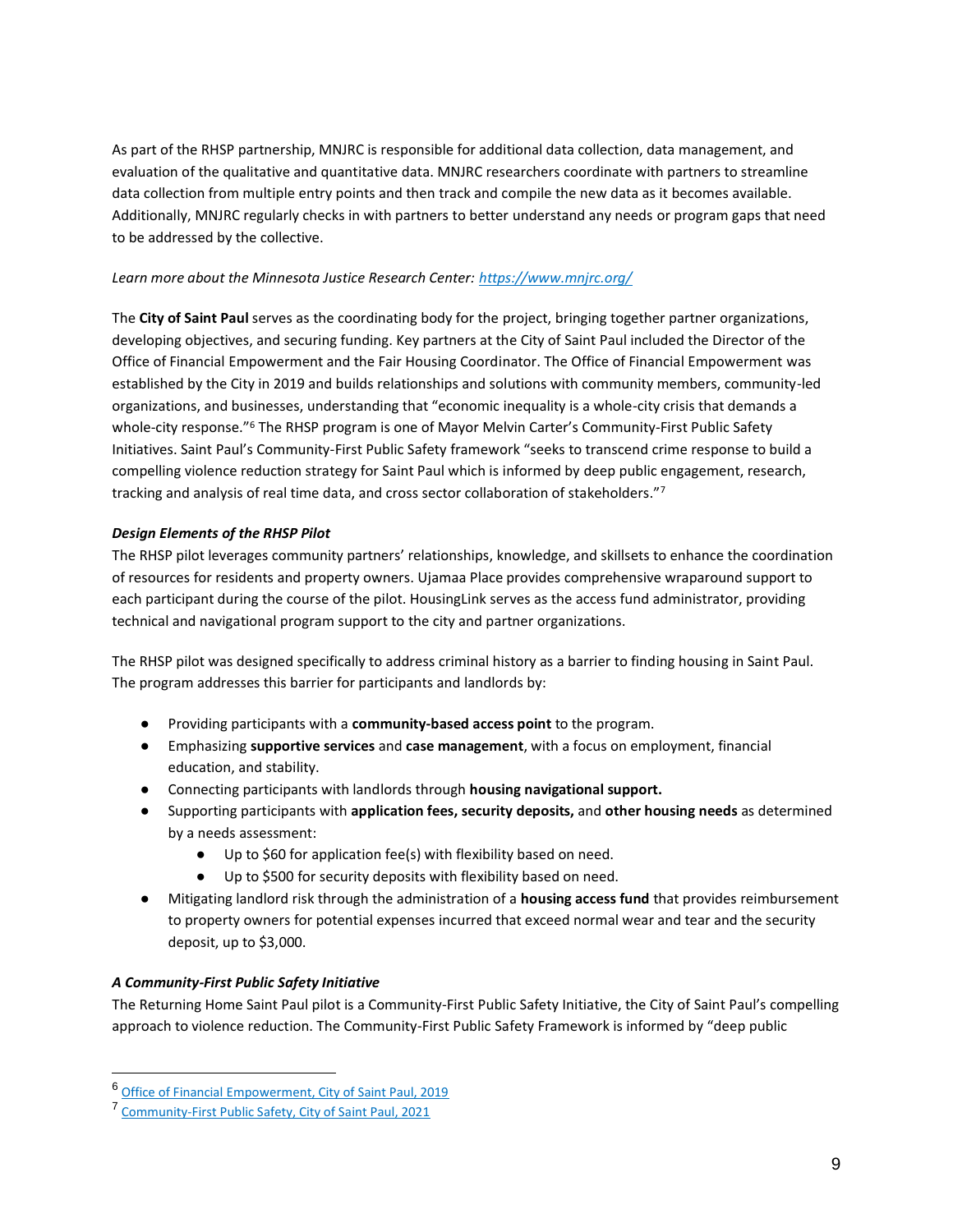engagement, research, tracking and analysis of real time data, and cross sector collaboration of stakeholders."<sup>8</sup> The Framework emphasizes both a community-first response to crime and crisis as well as proactive investments in neighborhoods and residents, including through housing support for residents returning home from incarceration, which is the purpose of the Returning Home Saint Paul pilot.

The RHSP pilot has been designed to fulfill – and early data at this one-year check-in point supports that the program *is* fulfilling – several of the Community-First Public Safety Framework principles:<sup>9</sup>

● **Principle #2: Improving Community Connectivity and Supports.** *Residents who are financially stable and connected to community are less likely to commit a crime or be victimized by criminal activity.* 

The Returning Home Saint Paul pilot has been designed to enhance feelings of community and access to resources for participants returning home from incarceration. The partnership was designed with support systems at the center: directly through Ujamaa Place case management and more indirectly through HousingLink housing search support. Ujamaa Place focuses on creating a community of "Ujamaa Men" and serves as a resource hub for participants throughout the housing process.

Participants have described how having a program like RHSP available to them has been encouraging and has made them feel like someone has their back, that they are important, and that they belong. Being able to rent their own apartments in Saint Paul made several participants feel like they were truly contributing members of the Saint Paul community.

*"It lets me know that there's people out here that actually care about men like me. Ujamaa is like an extended family, and I don't have any family, so it's just me. It makes me want to give back to Saint Paul a little bit. I always said to myself, 'Minnesota adopted me.'" - Housed Participant*

● **Principle #3: Leveraging Research and Localized Data to Inform Policy and Strategies.** *CFPS partners share respective data, dashboards, metrics, grids, logic models, and report outs to analyze and inform collaborative work.*

The RHSP pilot was designed to leverage collaboration and sharing of knowledge and resources between program partners, and at different points in the evaluation process, with broader stakeholders and community. All four partners collect a variety of data, which is then compiled and analyzed by MNJRC researchers throughout the evaluation process. By the end of evaluation in 2023, pilot partners will work to create opportunities for community conversations around the pilot findings and potential paths forward within the Community-First Public Safety Framework.

● **Principle #4: Collaborating to Create Shared Expectations, Process, and Outcomes.** *CFPS partners build trust and cohesion to ensure support and leverage of respective projects/initiatives for the greatest collective impact on violence reduction.* 

<sup>8</sup> [Community-First Public Safety Framework, City of Saint Paul, 2021](https://information.stpaul.gov/pages/publicsafety)

<sup>9</sup> [Community-First Public Safety Principles, City of Saint Paul, 2021](https://information.stpaul.gov/pages/publicsafety)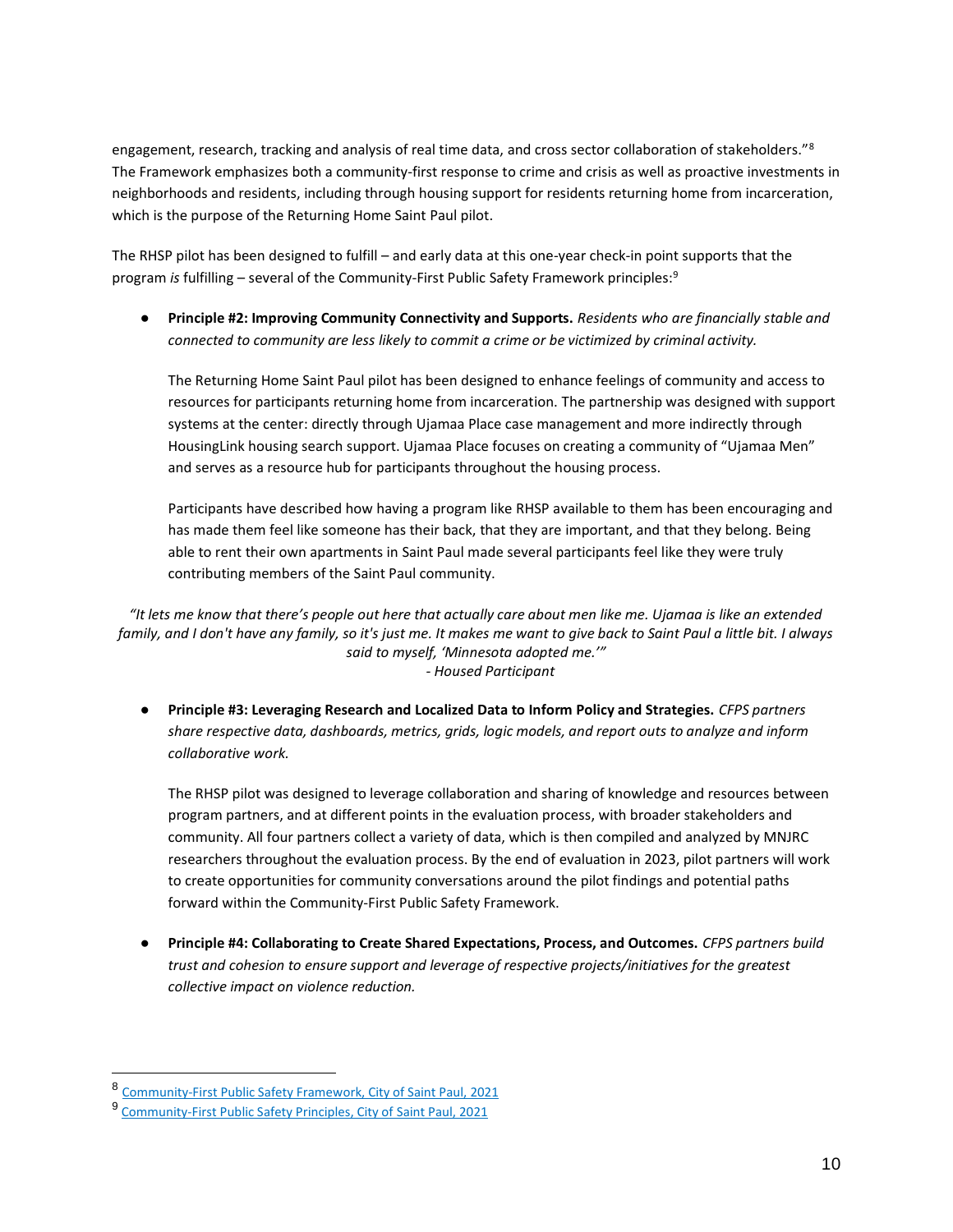As also evidenced in Principle #3, cross-sector collaboration is a foundational part of the RHSP pilot design. By bringing together partner organizations with various knowledge bases, skill sets, and resources, RHSP has been able to continually improve on program processes to successfully house participants. Findings from this collaborative effort will be shared with stakeholders and the broader community at the end of the evaluation process in 2023.

## *Program Context: The COVID-19 Pandemic*

The RHSP pilot was scoped, funded, and designed **pre-COVID**. The COVID-19 pandemic ultimately impacted the design and functioning of the pilot, including that the launch of the pilot was delayed (see timeline on p. 12). Partner organizations needed time to adapt their business operations to respond to COVID "best practices" and state and federal requirements. To this end, the RHSP partner engagement and programming also had to be adapted to a virtual format. The COVID-19 pandemic also played a role in participant outcomes, as discussed in the learnings below.

Policies created in response to the COVID-19 pandemic, including the eviction moratorium,<sup>10</sup> also impacted the RHSP pilot. The eviction moratorium shifted priorities from housing transitions to keeping those already in marketrate apartments housed. Landlords reported to RHSP partners that the eviction moratorium resulted in lost profits and increased feelings of risk-aversion for landlords, even as the moratorium was lifted.

*"For landlords, unpaid rent is a big problem, especially because of COVID, when they couldn't get rid of tenants because they refused to pay rent. That has made landlords hesitant to accept anyone who they think might be a problem." - Kahari Smith-Brewer, Outreach Coordinator at HousingLink*

**The COVID-19 pandemic impacted participants through employment loss and instability**, as well as limited employment opportunities once a job was lost. One report from the University of Minnesota found that Black men, the pilot's target population, had significantly higher rates of unemployment claims compared to Latino, Asian, and white men during Minnesota's shut down period between April and May of 2020, and that racial discrimination in firing practices may have played a role in these disparities.<sup>11</sup> The volatile pandemic job market paired with participants' backgrounds made maintaining employment and financial stability incredibly difficult for participants during this time.

*"Since I've been out, I have applied to good jobs and have had interviews, but because of my background and COVID, I was turned down. So COVID and my background play a big role in that." - Participant*

Interestingly, one participant noted that **COVID may have actually helped him find employment**, as more and more people were leaving the workforce and some employers became more open to employing people with recent criminal backgrounds:

 $10$  Learn more about the eviction moratorium in Minnesota and its impacts on Minnesotans [here](https://www.spmcf.org/blog/minnesota-eviction-moratorium-vln)

<sup>&</sup>lt;sup>11</sup> [COVID's Unequal Impacts on Minnesota Workers: A Race and Gender Lens, Ewig, Bombyk, & Dorman, 2020](https://www.hhh.umn.edu/sites/hhh.umn.edu/files/2020-12/CWGPP_Covid_Work_Report_121820.pdf)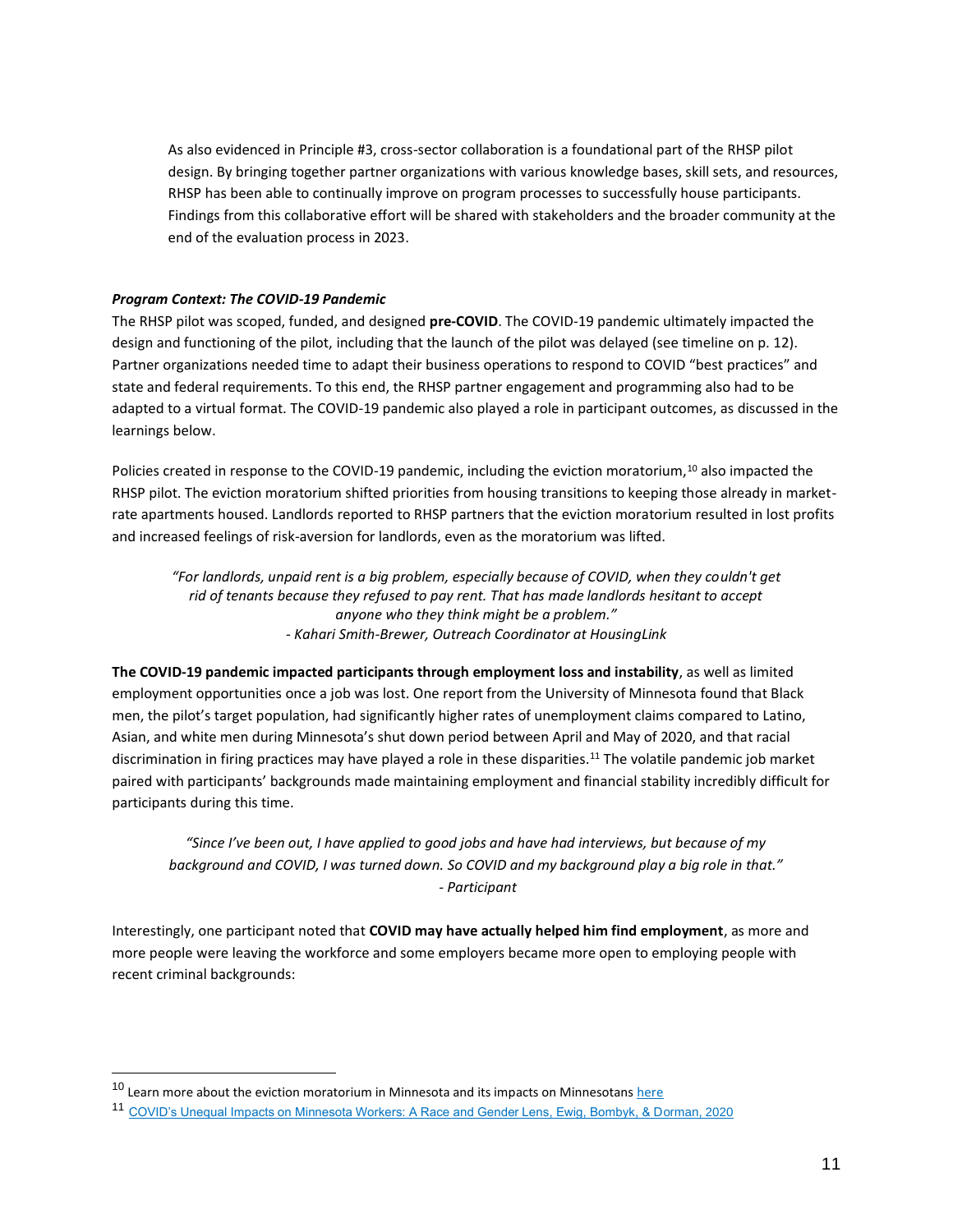## *"Honestly, I think COVID helped me out. It opened up a lot of jobs. I believe that if COVID wasn't going around, I don't believe the job that I have would have been available to me." - Participant*

Overwhelmingly, participants reported experiencing **COVID-related disruptions in income**, given that many participants work in jobs that do not provide health insurance or other benefits like PTO. Many participants noted that the pandemic had cleared out their savings, which can be a critical factor in being able to move into a marketrate apartment.

*"COVID affected my life dramatically 'cause now I'm in debt. When I came home from prison I wasn't in debt. When COVID happened that's when everything started to pile up." - Participant*

#### **CURRENT PROGRAM STATUS**

#### *Project Timeline*

Over a nine-month period spanning 2018-2019, the City of Saint Paul partnered with the Harvard‐Bloomberg Innovation Track Team to complete a human-centered design process to investigate housing challenges experienced by individuals returning home from incarceration. The Harvard-Bloomberg team reviewed the extant research, engaged in ethnographic research, and presented the City of Saint Paul with two prototypes to build the Returning Home Saint Paul pilot. In late 2019, the Carter administration made an investment in Community-First Public Safety, which supports several initiatives including Returning Home Saint Paul.

The RHSP pilot was planned to be launched in late spring 2020. However, because of the COVID-19 pandemic, the program launch was delayed and officially launched in December 2020. During this time, leaders of the partner organizations met to discuss the project and move towards implementation. In January 2021, participants began to enroll in the program and search for housing through HousingLink as well as other outlets. The following month, a case manager from Ujamaa Place joined the program to facilitate the housing search process and support participants in building positive connections with potential landlords. Due to a slow start getting participants housed, in March 2021 the City hosted a root cause analysis session with partners to identify programmatic challenges and discuss potential solutions. From this, partners identified the need to conduct barriers interviews, which the Minnesota Justice Research Center conducted that month. Interviews with enrolled participants focused on better understanding the barriers that kept participants from being in a place to actively search for and secure market-rate housing. These interviews found that COVID-19 had a profound impact on participants, including by way of lost and unstable employment, healthcare costs, and family health.

In May 2021, an outreach coordinator from HousingLink joined the RHSP pilot and increased outreach to Saint Paul landlords, helping to establish a pipeline of interested landlords to better facilitate the process of connecting interested landlords to participants who are ready to move in to market-rate housing. Shortly after, the first participant was housed in Saint Paul. In July 2021, a research project lead was hired by MNJRC for the evaluation of the RHSP project. This same month, Minnesota's eviction moratorium began to phase out. MNJRC discovered the need for enhanced communication between Ujamaa Place and HousingLink, and facilitated the establishment of a communication loop between the Ujamaa Place case manager and the HousingLink outreach coordinator. This communication loop has proven essential to being able to manage the time constraints of the market by better connecting ready participants with interested landlords as soon as units become available.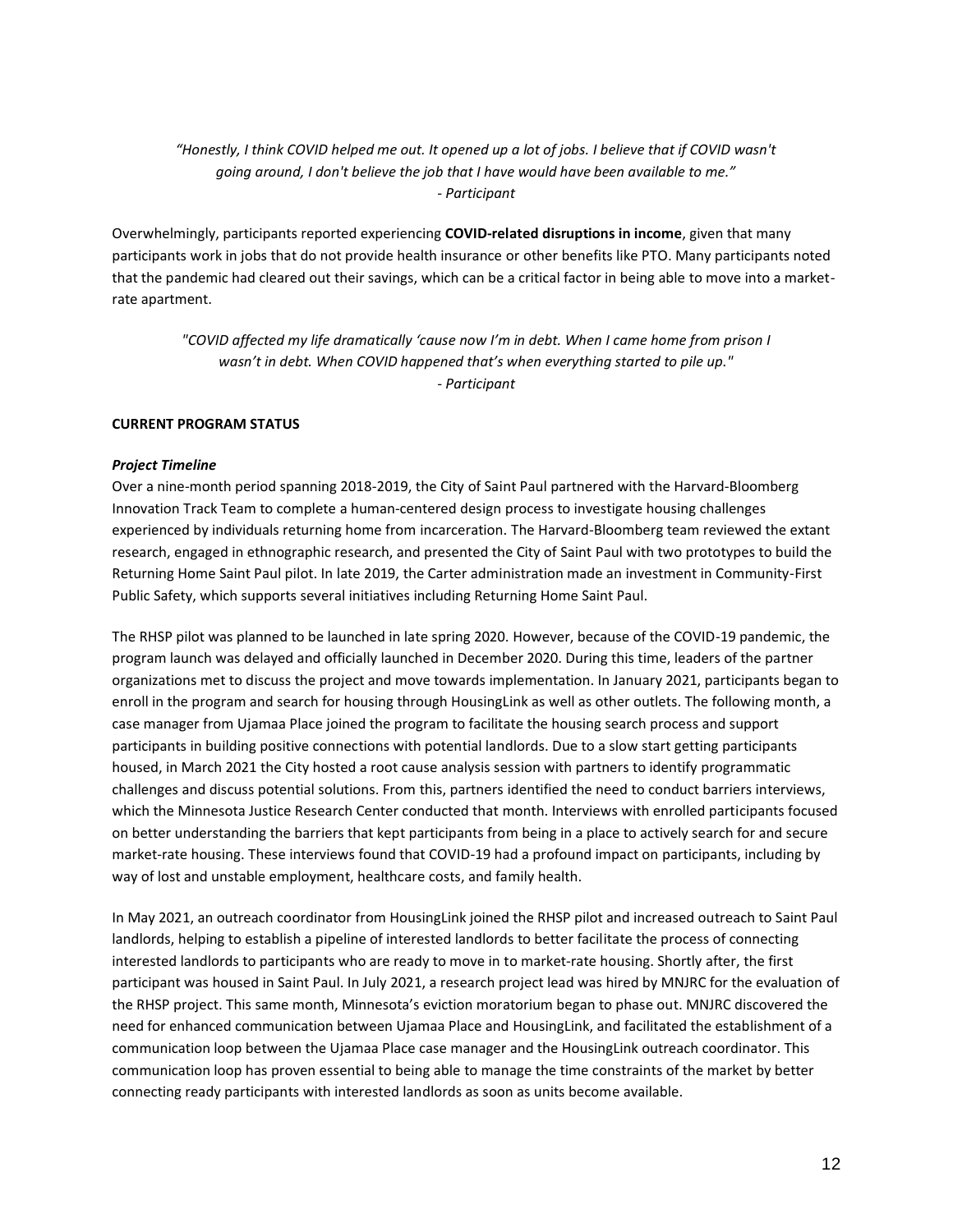A streamlined process for data collection between the partner organizations was established in August 2021, including a spreadsheet that tracked the barriers participants experienced to both actively searching for housing as well as securing housing. Barriers most commonly experienced by participants that kept them from being able to search for housing were employment instability and a need for emotional support and encouragement. The barrier experienced most often by participants who were ready to be housed was the 8-10 year arbitrary background limit policy set by many landlords.

From July 2021 to January 2022 and the completion of this check-in report in February 2022, participants continued to secure housing through the new streamlined process and communication loop between Ujamaa Place and HousingLink. At the time of the writing of this report, and after one year of the pilot, 11 participants have been housed (9 in Saint Paul, 2 in Minneapolis through RHSP efforts), 1 participant is actively searching for housing, 8 individual landlords are housing participants (6 in Saint Paul, 2 in Minneapolis), and a pipeline of 41 interested landlords in Saint Paul has been established. Participants who were housed in Minneapolis and the landlords who housed them did not have access to RHSP funds and were not included in the subsequent data collection for the pilot as they were outside the geographic scope of the Returning Home Saint Paul program.

## **Timeline**

- **2018-2019**
	- The City of Saint Paul partnered with the Harvard‐Bloomberg Innovation Track Team to complete a human‐centered design process to investigate housing challenges experienced by individuals returning home from incarceration.
	- The Harvard-Bloomberg team recommends two prototypes for a Returning Home Saint Paul pilot program.
	- The Carter administration invests in Community-First Public Safety initiatives, including Returning Home Saint Paul.
- **2020**
	- Preliminary high-level discussions begin between partner organizations.
	- Planned pilot launch is set for late spring 2020.
	- The COVID-19 pandemic delays the pilot launch.
	- S.A.F.E. Housing Saint Paul Tenant Protections are passed.
- **December 2020**
	- Returning Home Saint Paul pilot is launched.
	- COVID-19 vaccinations begin in Minnesota.
- **January 2021**
	- Participants begin to enroll in the program.
- **February 2021**
	- Ujamaa Place case manager joins the project to help facilitate the housing search for participants enrolled in RHSP.
- **March 2021**
	- The City hosts a root cause analysis session to discuss programmatic barriers and potential solutions.
	- MNJRC conducts interviews with enrolled participants to better understand barriers to seeking and securing housing through the program.
- **April 2021**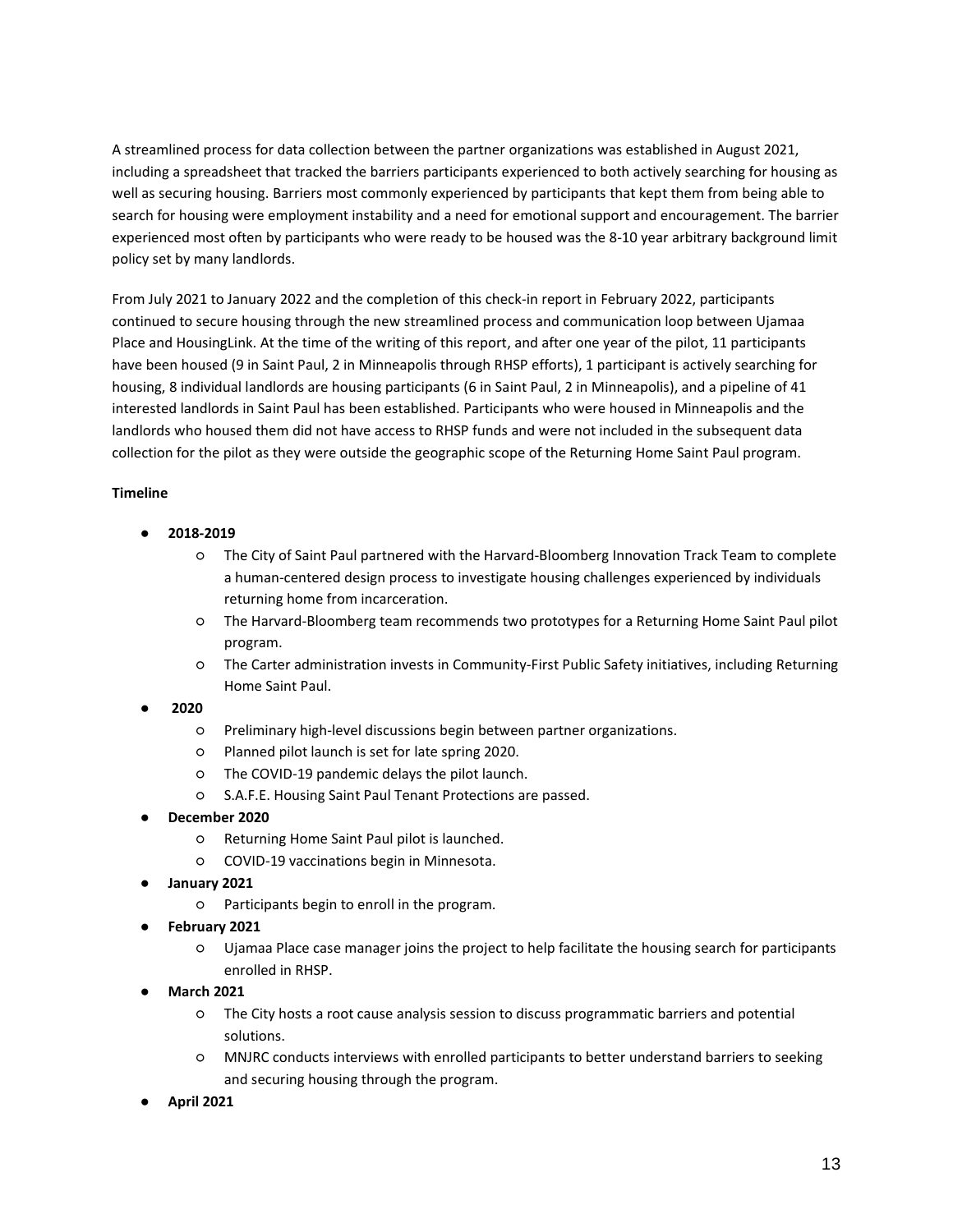○ S.A.F.E. Housing Saint Paul Tenant Protections enforcement enjoined.

## ● **May 2021**

- An outreach coordinator from HousingLink joins the project to increase outreach to Saint Paul landlords.
- **June 2021**
	- Participants begin to be housed.
	- MNJRC hires a research project lead for the evaluation of the RHSP project.
	- Minnesota's eviction moratorium begins to phase out.
- **July 2021**
	- Facilitated by MNJRC, communication loop established between the Ujamaa Place case manager and the HousingLink outreach coordinator to better ensure connection between landlords and participants when units become available.
	- HousingLink adds a feature to their website that allows landlords to indicate that they are interested in the Beyond Backgrounds program next to their open unit listings.
	- First case of the Delta variant confirmed in Minnesota.
- **August 2021**
	- Data collection streamlining process established by MNJRC and partners.
	- MNJRC establishes a data collection process in partnership with Ujamaa Place to track participant barriers to actively searching for housing and barriers to securing housing.
- **December 2021**
	- Discussions around the future of the pilot begin in earnest.
	- First case of the Omicron variant confirmed in Minnesota.
- **January 2022**
	- At the one-year point, 11 participants have been housed (9 in Saint Paul, 2 in Minneapolis), 1 participant is actively searching for housing, 8 individual landlords are housing participants (6 in Saint Paul, 2 in Minneapolis), and 41 landlords have indicated interest in housing participants.
	- Minneapolis and Saint Paul reinstate city-wide mask mandates.
- **February 2022**
	- One-year check-in report is completed by MNJRC and disseminated to City of Saint Paul stakeholders, partners, and participants.
- **March 2022**
	- Pilot scheduled to close enrollment, with continued support given to existing housed participants for one year after lease signing.
	- Evaluation anticipated to continue through spring of 2023.

## **Participant status**

This table approximates the status of each housed participant, including when they originally enrolled in the RHSP program and started searching for housing, the date their lease was signed, how many months (to date of this report, February 2022) they have been housed, and approximate dates for the 6-month and 12-month check-ins with housed participants living in Saint Paul. The table is organized by lease signing date, with Participant 1 being the first participant housed. Participants who were housed in Minneapolis are listed at the bottom of this table.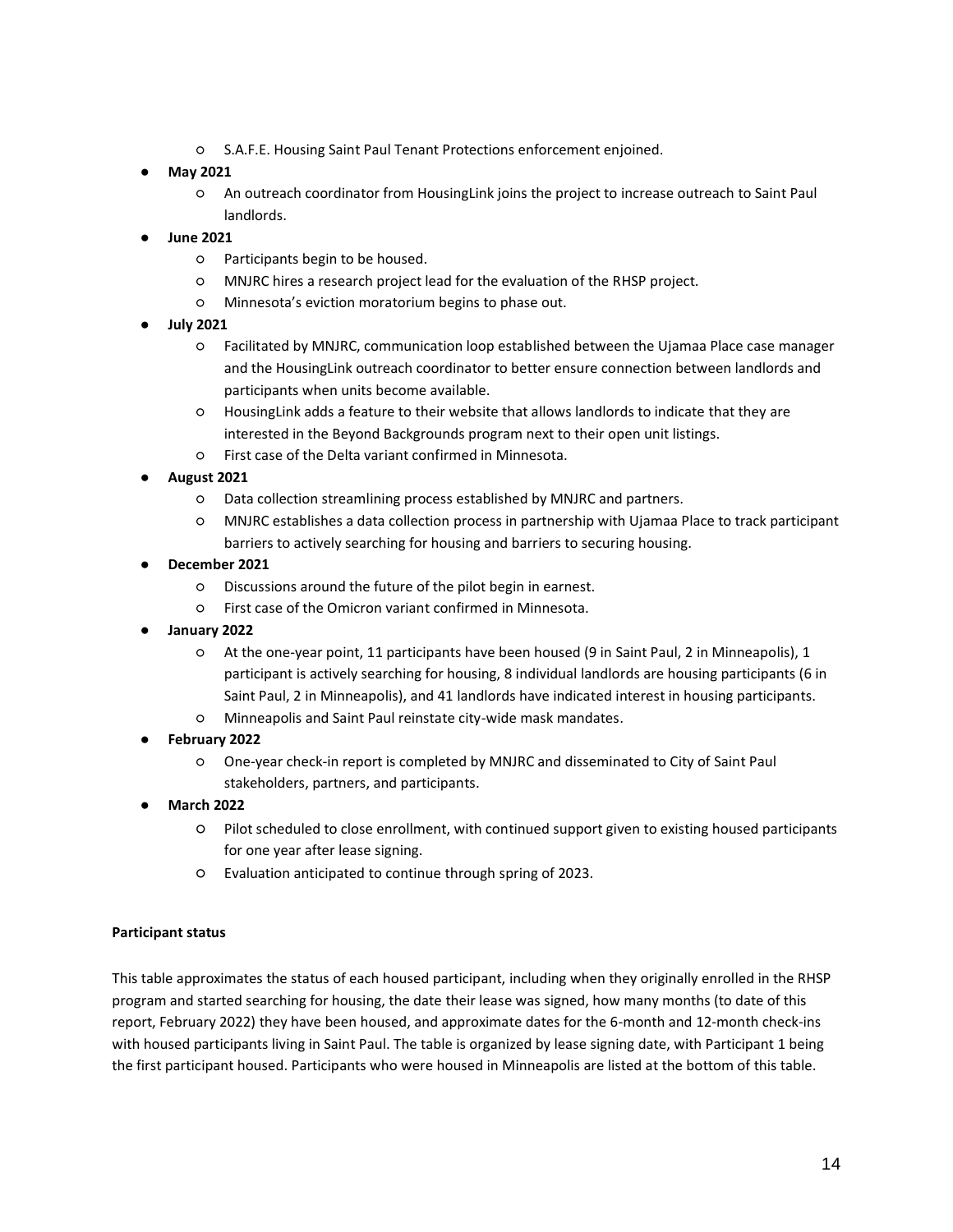| <b>PARTICIPANT</b> | <b>DATE ENROLLED</b><br>in RHSP | <b>DATE LEASE</b><br><b>SIGNED</b> | # OF MONTHS<br>HOUSED (Jan 2022) | <b>6-MONTH</b><br><b>CHECK-IN</b>           | 12-MONTH<br><b>CHECK-IN</b>                 |
|--------------------|---------------------------------|------------------------------------|----------------------------------|---------------------------------------------|---------------------------------------------|
| Participant 1      | <b>March 2021</b>               | June 2021                          | 7 months                         | Jan 2022                                    | June 2022                                   |
| Participant 2      | <b>March 2021</b>               | <b>July 2021</b>                   | 6 months                         | Dec 2021                                    | <b>July 2022</b>                            |
| Participant 3      | <b>March 2021</b>               | <b>July 2021</b>                   | 6 months                         | Jan 2022                                    | <b>July 2022</b>                            |
| Participant 4      | <b>July 2021</b>                | Sept 2021                          | 4 months                         | <b>March 2022</b>                           | Sept 2022                                   |
| Participant 5      | May 2021                        | Nov 2021                           | 2 months                         | May 2022                                    | Nov 2022                                    |
| Participant 6      | Sept 2021                       | Dec 2021                           | 1 month                          | June 2022                                   | Dec 2022                                    |
| Participant 7      | Sept 2021                       | Dec 2021                           | 1 month                          | June 2022                                   | Dec 2022                                    |
| Participant 8      | Dec 2021                        | Jan 2022                           | $<$ 1 month                      | <b>July 2022</b>                            | Jan 2023                                    |
| Participant 9      | Sept 2021                       | Jan 2022                           | $<$ 1 month                      | <b>July 2022</b>                            | Jan 2023                                    |
| Participant 10     | <b>July 2021</b>                | Oct 2021                           | 3 months                         | $N/A -$<br><b>Resident lives</b><br>in Mpls | $N/A$ -<br><b>Resident lives</b><br>in Mpls |
| Participant 11     | <b>March 2021</b>               | Jan 2022                           | $<$ 1 month                      | $N/A -$<br><b>Resident lives</b><br>in Mpls | $N/A -$<br><b>Resident lives</b><br>in Mpls |

Enrollment for the RHSP program will end in March 2022. Evaluation is anticipated to run through spring of 2023, at which point all 12-month check-ins with housed participants should be completed.

## **What to expect from the final report**

The data collected up to this one-year check-in period have provided us with preliminary learnings and considerations as we wrap up enrollment in the pilot and continue data collection and analysis through the end of the evaluation in spring of 2023. In a little over a year, we look forward to presenting an expanded data landscape that can deepen our understanding of the final quantitative and qualitative data specific to this program as well as the broader data context surrounding these stories and numbers. This includes but is not limited to:

- Final costs to house each participant through application fees and security deposit support.
- Final costs of the program, including case management and partner staff time, per participant.
- Final housing outcomes and recidivism outcomes for participants.
- Impacts for participants and across families of 12 months being housed through the program.
- Impacts for landlords across 12 months of housing a participant.
- Final amount of access fund dispersed to landlords at the end of the 12-month period for each participant.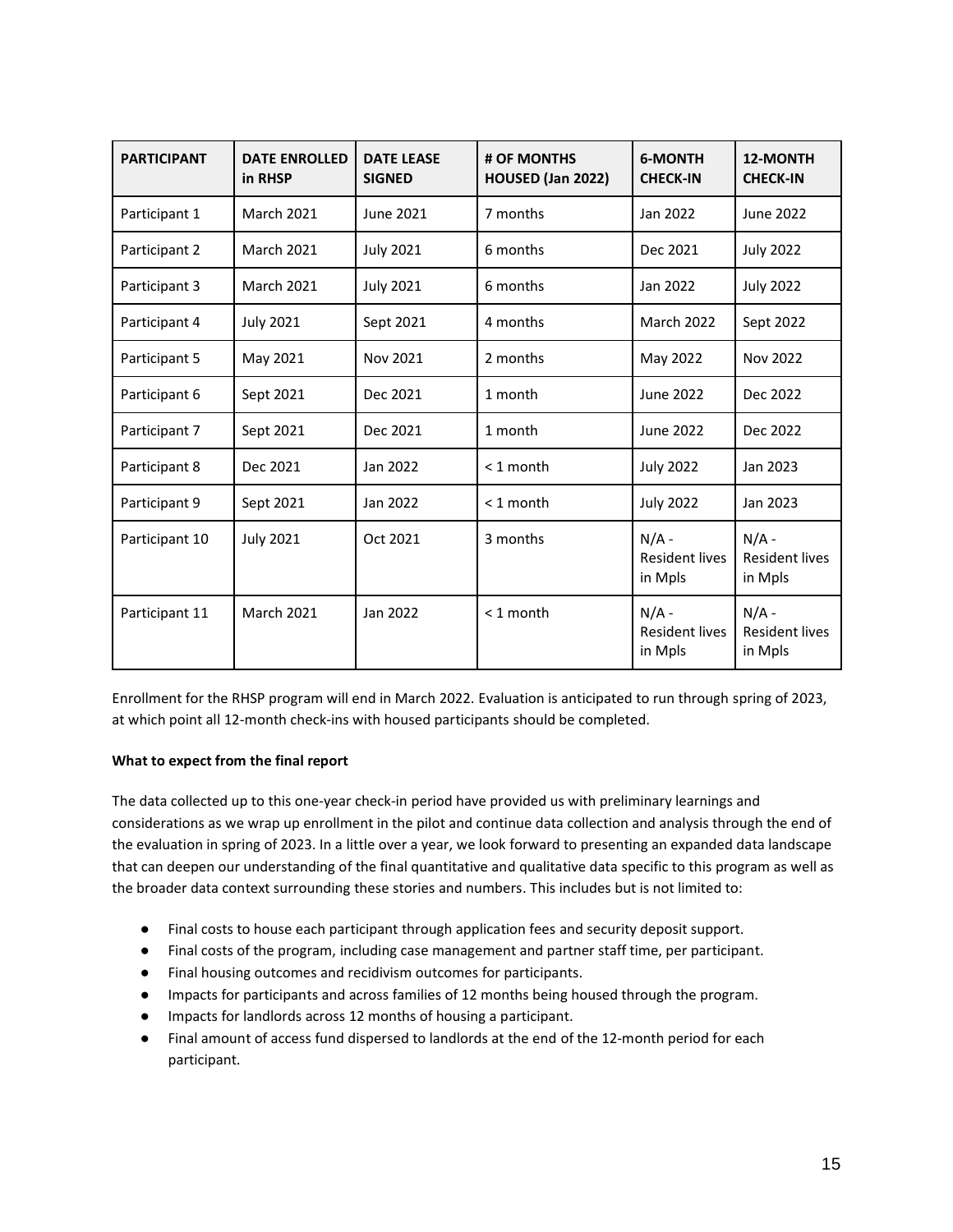Data collected throughout the first year of the pilot are consistent with research findings that emphasize the multifaceted barriers individuals face when returning home from incarceration. Barriers to securing employment, housing, and a sense of community are deep challenges that residents returning home face. Multifaceted social issues require multifaceted approaches, such as the RHSP pilot, which brings together organizations with expertise in supportive services, case management, landlord relationships, the housing market, politics and policies, urban planning, community building, collective leadership, and evaluation. More information on the intersecting challenges residents returning home from incarceration face can be found below in a brief exploration of existing research on this issue.

## **ISSUE OVERVIEW**

The Returning Home Saint Paul pilot set out to address one of the many, and perhaps the most immediate, challenges individuals returning home from a period of incarceration face: the ability to access housing. Housing is a basic need, and access to stable housing reduces the risk of recidivism.<sup>12</sup>

Across the nation, and in Saint Paul, access to housing is a challenge even for individuals without a criminal background. Affordable housing is scarce, and market-rate housing in Saint Paul is hard to find and expensive. According to HousingLink, the vacancy rate in 2021 in Saint Paul hovered around 3%, and there were only 281 affordable<sup>13</sup> one-bedroom rental vacancies.<sup>14</sup> Landlords often require tenants to make 2.5 times the rent in income, and for 2021 this would require tenants to make \$2,500 a month to be eligible for a one-bedroom apartment.<sup>15</sup>

The addition of a criminal background makes this challenge seem insurmountable. Research (and any conversation with an individual attempting to access housing with a criminal record) paints a grim picture: a criminal background is a significant barrier. In his research, Lucius Couloute of the Prison Policy Initiative points out that homelessness and incarceration form a vicious cycle in which one is more likely to lead to the other.<sup>16</sup> As we criminalize homelessness, this leads to incarceration and conversely, individuals who have spent time in prison are 7 times more likely to experience homelessness than the general public (this is *13 times* more likely for those incarcerated more than once).<sup>17</sup> Those who do not end up unhoused often have limited options, and most end up living with family. Research from the Urban Institute found that 60-88% of respondents in their returning home study (depending on the state) reported living with family members upon release.<sup>18</sup> Furthermore, restrictions for public housing and housing vouchers (for example, individuals with criminal backgrounds can wait up to seven years after the dates of their convictions—and sometimes longer—before they become eligible for public housing) along with landlord reluctance to rent to individuals with criminal backgrounds combine to make housing increasingly challenging to access for those returning home.<sup>19</sup>

<sup>12</sup> [Who Pays? The True Cost of Incarceration on Families, Ella Baker Center, 2015](https://ellabakercenter.org/who-pays-the-true-cost-of-incarceration-on-families/)

<sup>&</sup>lt;sup>13</sup> Private market housing, affordable to 60% of the area median income

<sup>14</sup> [St. Paul Rental Housing Brief, HousingLink, 2021](https://www.housinglink.org/Research/st-paul-rental-housing-brief)

 $15$  Ibid

<sup>16</sup> [Nowhere to Go: Homelessness among formerly incarcerated people, Prison Policy Initiative, 2018](https://www.prisonpolicy.org/reports/housing.html)

 $17$  Ibid

<sup>18</sup> Understanding the Challenges of Prisoner Reentry: Research Findings from the Urban Institute's Prisoner Reentry Portfolio, [Urban Institute, 2006](https://www.urban.org/sites/default/files/publication/42981/411289-Understanding-the-Challenges-of-Prisoner-Reentry.PDF)

<sup>19</sup> Finding housing is hard[—but for people leaving prison and jail, it's almost impossible, Vera Institute, 2018](https://www.vera.org/blog/finding-housing-is-hard-but-for-people-leaving-prison-and-jail-its-almost-impossible)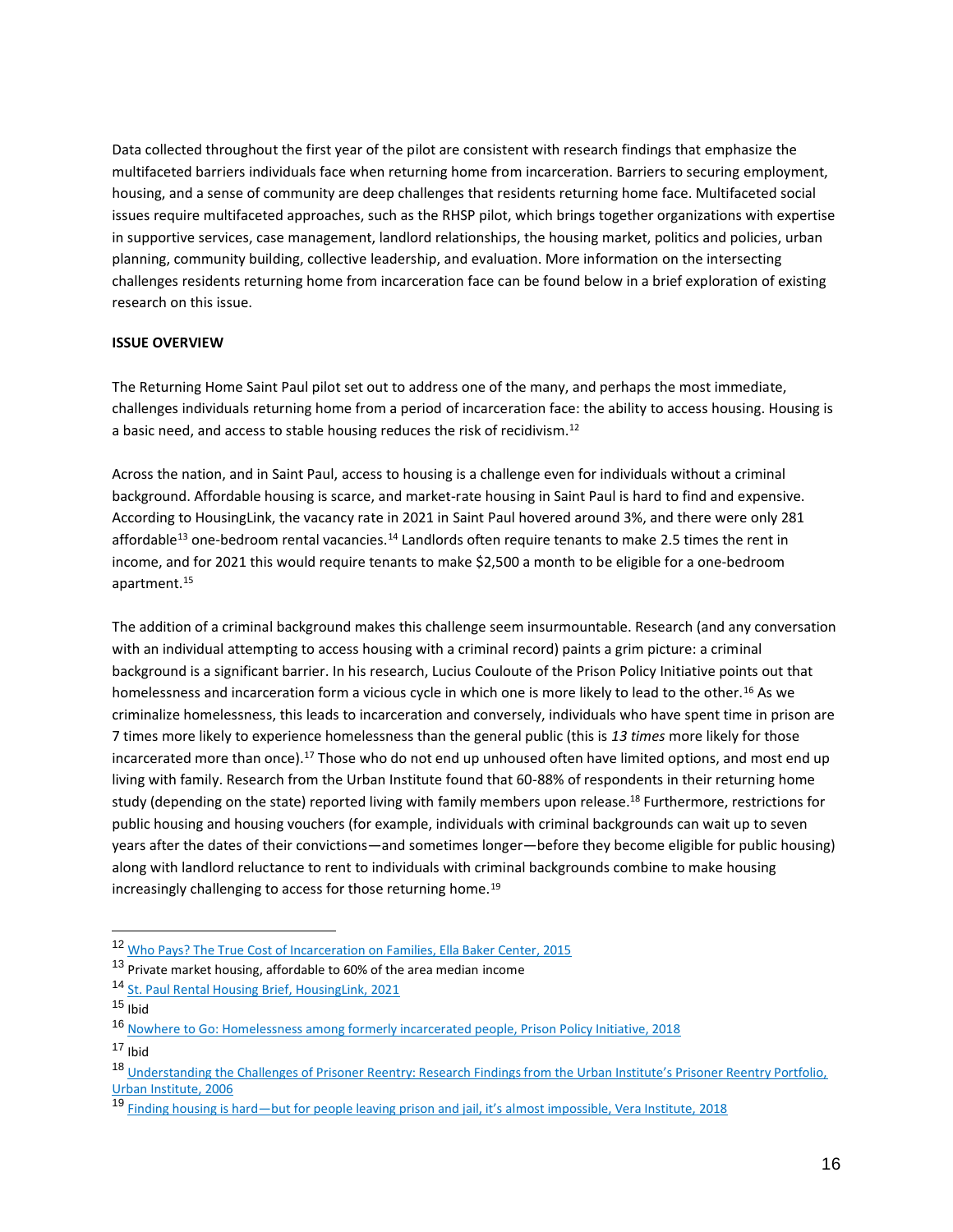Multifaceted issues require multifaceted solutions that are often overwhelming, expensive, and politically challenging for organizations and government entities to address. In her exploration of evidence-based strategies that promote improved outcomes in housing for individuals in re-entry, McKernan notes that "discharge planning, an expansion of transition services, and the provision of targeted housing for ex-offenders can play a critical role in improving housing stability."<sup>20</sup> Around the country, however, local government and community-based organizations are working to address this issue. For example, the Housing Authority of New Orleans is updating its screening process to make it easier for formerly incarcerated individuals to get housing, while Seattle and Washington, D.C. have barred landlords from asking about felony convictions on rental applications.<sup>21</sup> The Georgia Department of Corrections may be taking the most innovative approach: In August, it opened the Metro Reentry Facility in Atlanta, believed to be the first transitional state prison for offenders slated for release within 18 months. "Returning citizens" receive intensive counseling, vocational training, and housing support so they will leave with two things: a job and a home. $^{22}$ 

Here in Saint Paul, RHSP tackled a few pieces of this puzzle in a remarkably affordable approach, as is detailed in the prelimnary learnings in this report. First, the program leverages the ability for one community organization in Saint Paul, Ujamaa Place, to provide case management to support those returning home in their search for housing. While limited research exists showing the effectiveness of case management programs on housing specifically, a recent evaluation of Ujamaa Place participant outcomes points to promising results: Despite multiple barriers to stable housing, the percent of participants renting their own housing increased from 12% to 57%, and the percent of participants who were experiencing homelessness decreased from 49% to 26% over the course of a year of participation with Ujamaa Place.<sup>23</sup> Furthermore, ample research shows that wrap-around service programs like Ujamaa Place are critical for positive outcomes for formerly incarcerated individuals. Successfully connecting these services with other programs specializing in housing (like HousingLink) may be an effective approach.

Second, the RHSP program seeks to mitigate landlords' perceived risk through a financial safety net should their housing of formerly incarcerated individuals lead to negative outcomes. Research shows that criminal history is one significant aspect that landlords consider in selection criteria for tenants, and some landlords have blanket bans or lookback periods for certain convictions.<sup>24</sup>

An effort like RHSP has the potential to begin to address the significant hurdle of accessing housing by supporting the development of a partnership between Ujamaa Place, HousingLink, and the City of Saint Paul. Research shows that community partnerships require a "backbone organization" to be successful.<sup>25</sup> Backbone organizations serve as "coordinating bodies that bring together a diversity of stakeholders and lead a synchronized effort to achieve a common goal." These organizations should, "(1) guide the vision and strategy, (2) support aligned initiatives, (3) establish shared measurement practices, (4) build public will, (5) advance policy and (6) mobilize funding."<sup>26</sup> Thus, the City of Saint Paul has the potential to increase the effectiveness of this program by amplifying its role as the backbone organization for the partnership.

<sup>20</sup> [Evidence-Based Strategies That Promote Improved Outcomes, VOA](https://www.voa.org/homelessness-and-prisoner-reentry)

<sup>21</sup> [Where 'Returning Citizens' Find Housing A](https://www.pewtrusts.org/en/research-and-analysis/blogs/stateline/2019/04/23/where-returning-citizens-find-housing-after-prison)fter Prison, Pew, 2019

<sup>22</sup> Ibid

<sup>&</sup>lt;sup>23</sup> [Ujamaa Place Evaluation of 2013 and 2015 Participant Outcomes, Wilder Research, 2016](https://www.wilder.org/wilder-research/research-library/ujamaa-place-evaluation-2013-2015-participant-outcomes)

<sup>24</sup> [Opening the Door, Family Housing Fund & Housing Justice Center, 2021](https://www.hjcmn.org/wp-content/uploads/2021/04/Tenant-Screening-Report.pdf)

<sup>25</sup> [Understanding the Value of Backbone Organizations in Collective Impact: Part 2, GCF, 2012](https://ssir.org/articles/entry/understanding_the_value_of_backbone_organizations_in_collective_impact_2)

<sup>26</sup> [What are Backbone Organizations? Altarum Healthcare Value Hub](https://healthcarevaluehub.org/advocate-resources/what-are-backbone-organizations)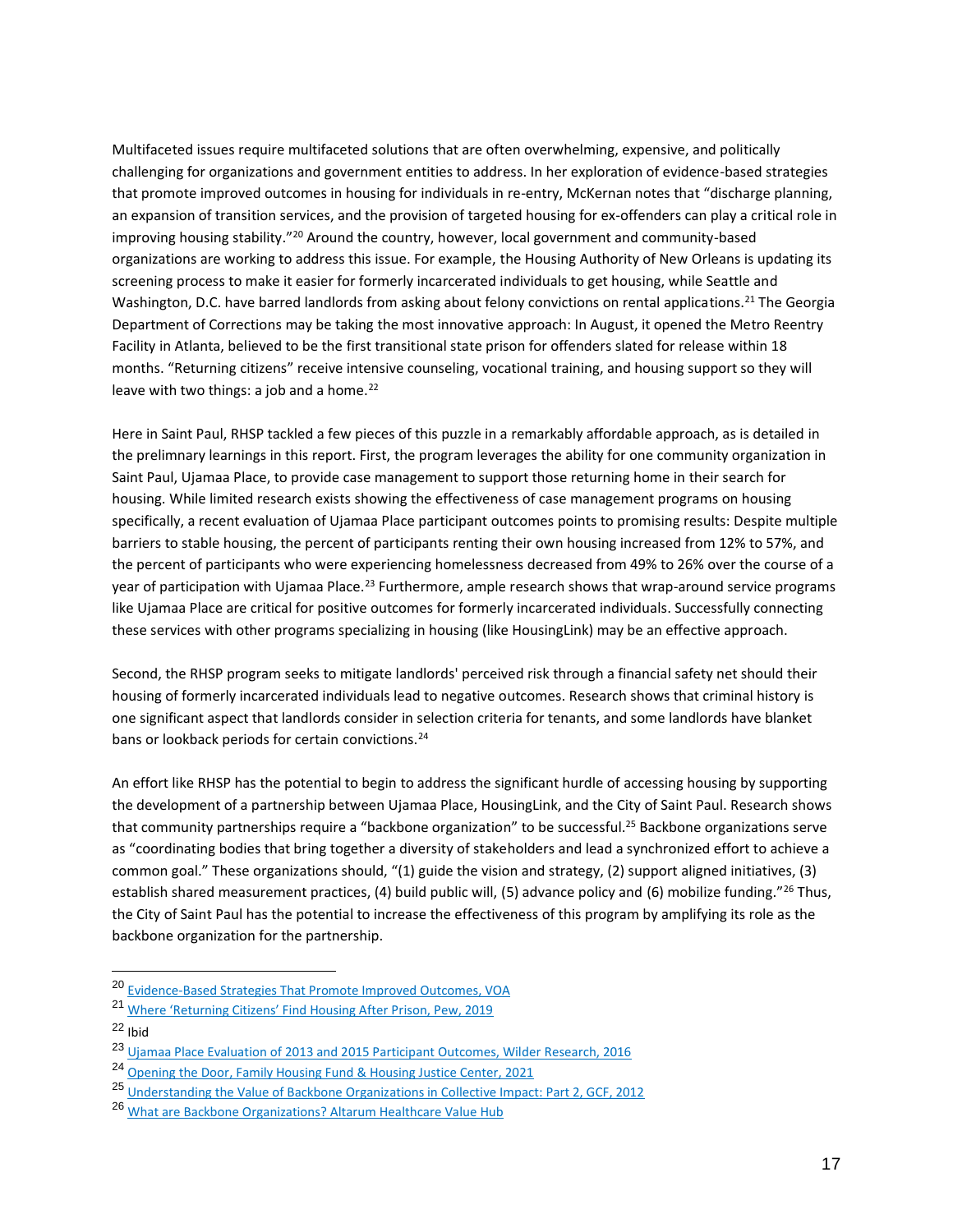#### **EVALUATION METHODS**

The RHSP team is partnering with the **[Minnesota Justice Research Center \(MNJRC\)](https://www.mnjrc.org/what-do-we-do)** [t](https://www.mnjrc.org/what-do-we-do)o measure, track, and report on program impact through quantitative outcomes and qualitative participant and landlord experiences.

The MNJRC is an independent, nonpartisan, nonprofit organization dedicated to driving meaningful change to Minnesota's criminal legal system through rigorous and community-centered research, education, and policy development. The MNJRC centers our work around exploring values like humane and fair treatment for all, safety, wellbeing, and trust. We provide our community and policymakers with information and tools needed to create a criminal legal system that truly delivers justice.

Once a participant is housed, the MNJRC research project lead conducts phone interviews with participants and landlords to better understand barriers to participating in the program, how the program is working for those who are enrolled, and what can be improved. Follow-up interviews are scheduled for the 6-month and 12-month time points following the signing of a lease through Returning Home Saint Paul. Initial interviews focused on each participant's background, their initial reentry experiences, potential barriers, their immediate and long-term goals, and other details. Follow-up interviews are conducted after six months of participation in the program and will include a focus on ongoing experiences, barriers they have encountered, and other potential issues. The third and final interview will be conducted after completion of one year in the program. Final interviews will again highlight any barriers or issues participants encountered as well as reflections on their experience in the program and reentry and their goals for the future.

In addition to these interviews, MNJRC engages in frequent check-in conversations with the partner organizations to gain a high-level perspective of participant and landlord experiences, partner experiences of the program, and how partner relationships can be better leveraged to achieve program goals.

As of February 2022, MNJRC researchers have conducted 12 interviews with participants and 3 interviews with participating landlords. Interviews with participants and landlords were semi-structured, approximately 30 minutes in length, and due to the ongoing pandemic were conducted either via phone or the digital platform Zoom, depending on interviewee preference. Interviews were recorded with permission and transcribed by the research project lead and/or via the transcription service Scribie.

The MNJRC research team also collected descriptive quantitative data, including the number of participants currently enrolled in the program, number of calls made to landlords by participants, the number of units managed by participating landlords, and the fund amount accessed by each participant and landlord during the duration of the program. Quantitative data was shared via a streamlined data collection process, with HousingLink and Ujamaa Place delivering monthly reports to the City of Saint Paul, which was housed in a secure Sharepoint drive by the City. Data was then shared through a password-protected link to the MNJRC research team. Participant names were replaced with de-identified codes throughout this process. Data shared between partners included monthly landlord surveys, emergence of any tenant-landlord issues including unpaid or late rent, and demographic and enrollment data from HousingLink, and enrollment changes and updates on barriers to participation from Ujamaa Place. Interview data from participants, landlords, and partners collected by the MNJRC were stored securely in a password protected Google Drive and was not shared outside of the MNJRC research team.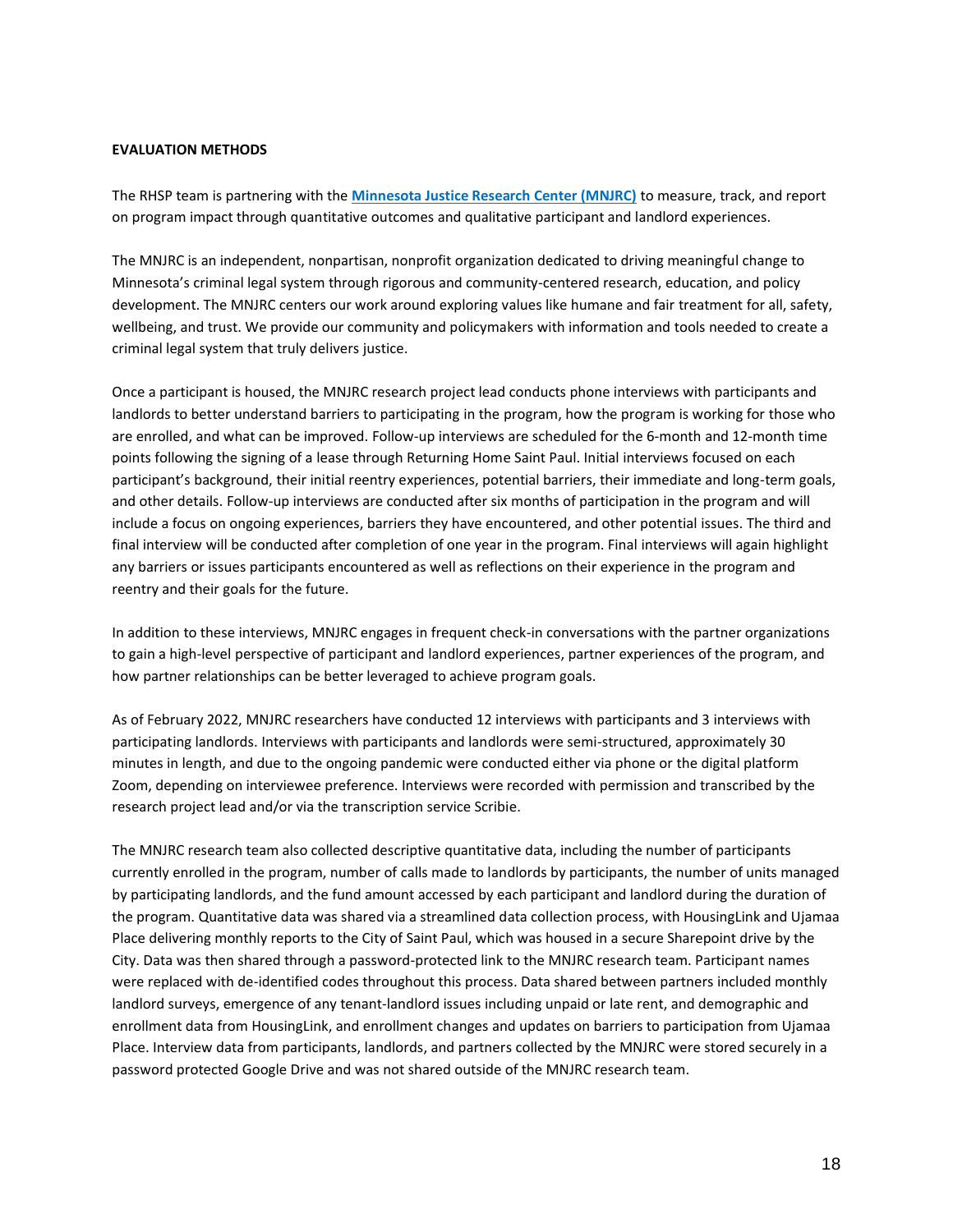# **PRELIMINARY LEARNINGS**

The following section details preliminary learnings from the start of the pilot up to this one-year check-in point. The evaluation period will run through spring of 2023, when a final report with further in-depth data analysis and concrete recommendations will be presented.

## **BY THE NUMBERS**

## *"It feels good to be in my new place, because it's in my community." - Housed Participant*

The program set the goal to house 20 participants over the course of the 18-month pilot. As of February 2022, **11 participants have been successfully housed** thus far. **2 of these participants were housed in Minneapolis** through RHSP program efforts. Participants housed in Minneapolis did not have access to RHSP funds and were not included in the subsequent data collection of the program.

**A full 41 interested landlords** have been added to a Saint Paul-specific pipeline to help house participants. **8 landlords provided housing** to participants, and **6 landlords are housing participants in Saint Paul.** Of those 6, 1 landlord has housed 3 participants, and 1 landlord has housed 2 participants.

Partners estimate that **for every 10 landlords contacted, about 30% (3) are definitely interested in the program** and may be able to be connected to a participant, while 40% (4) will say 'no' or not respond, and the other 30% (3) will be somewhat interested but then will lose contact.

**Even with the support of the program, participants have to work extremely hard to secure housing.** Participants made an average of **18 calls** to different landlords before finding housing (max: 38).

**Finding housing takes as much time as a part-time job.** Partners have reported spending **up to 20 hours per week** working to find housing for RHSP participants. This includes searching for new listings, communicating with partners, meeting with participants, and cold-calling landlords.

**Participants stick with it:** It has taken an average of **2.5 months** for participants to find housing after enrolling in the program (max: 6 months). Moreover, many participants reported searching for housing for months or even years on their own before enrolling in the RHSP program.

| YEAR-TO-DATE PROGRAM DATA SUMMARY               |    |                                                                                                                                                                                                                                                                                                      |  |  |
|-------------------------------------------------|----|------------------------------------------------------------------------------------------------------------------------------------------------------------------------------------------------------------------------------------------------------------------------------------------------------|--|--|
| Landlords<br>Interested                         | 41 | Number of landlords expressing interest in the program that have been added to the Saint<br>Paul-specific pipeline to house participants.                                                                                                                                                            |  |  |
| <b>Landlords Housing</b><br><b>Participants</b> | 8  | Number of individual landlords housing a pilot participant. 6 landlords are providing<br>housing in Saint Paul, and 2 in Minneapolis. Landlords in Minneapolis were not eligible to<br>enroll in the RHSP program and were therefore not included in the subsequent data<br>collection of the pilot. |  |  |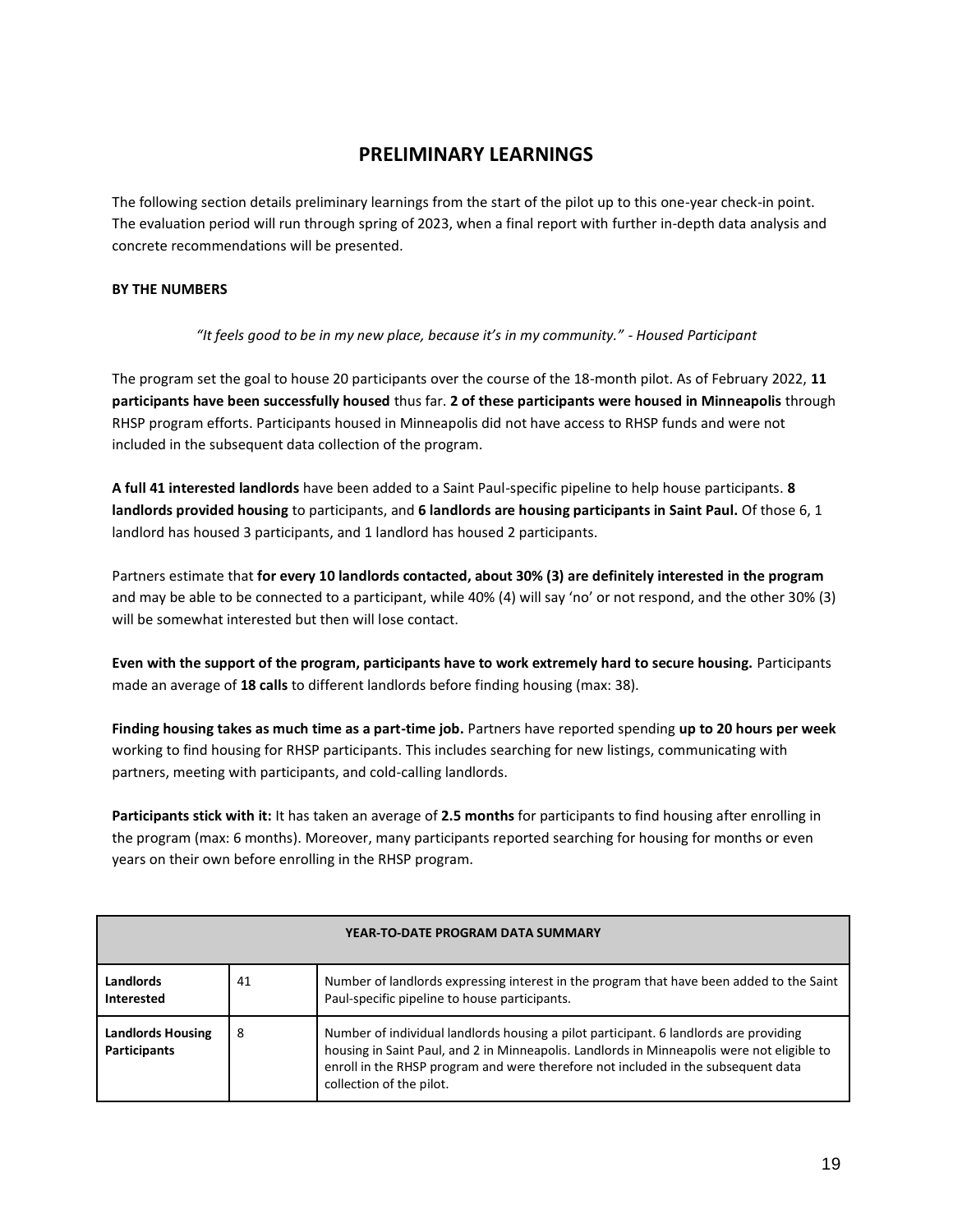| <b>Families Housed</b>                                         | 11                                                                            | Number of individual families housed. 9 families were housed in Saint Paul, and a further 2<br>families were housed in Minneapolis, and thus are not counted as current participants of<br>the RHSP program.                                                                                                                                                           |
|----------------------------------------------------------------|-------------------------------------------------------------------------------|------------------------------------------------------------------------------------------------------------------------------------------------------------------------------------------------------------------------------------------------------------------------------------------------------------------------------------------------------------------------|
| <b>Participants</b><br><b>Searching for</b><br><b>Housing</b>  | $\mathbf{1}$                                                                  | Number of participants actively searching for housing. This number has fluctuated: A<br>participant's housing search may move between active and inactive based on income and<br>employment, mental health situation, or other factors that necessitate a revision of<br>supportive services planning and prioritizing.                                                |
| <b>Rental Application</b><br><b>Fees Paid</b>                  | \$58 for 1<br>participant<br>(total)                                          | Amount of funds used to support participants with application fee costs. Each participant<br>is awarded up to \$60, which can be adjusted based on need. All but 1 current participant<br>paid their own application fees.                                                                                                                                             |
| <b>Security Deposits</b><br>Paid                               | \$4,342.50<br>across 6 of<br>the 9<br>housed<br>participants<br>in Saint Paul | Amount of funds used to support participants with security deposit costs. Each participant<br>is awarded up to \$500, which can be adjusted based on need. 3 participants did not use<br>RHSP assistance in paying their security deposits.                                                                                                                            |
| <b>Other Participant</b><br><b>Housing Fees Paid</b>           | \$589.50 for<br>1<br>participant<br>(total)                                   | Amount of funds used to support participants with housing costs outside of application<br>fees and/or security deposits. One participant paid his own application fee and security<br>deposit as part of his case plan with Ujamaa Place, and then was supported with \$589.50<br>in RHSP funds for half of his first month's rent to secure this housing opportunity. |
| <b>Access Funds</b><br><b>Disbursed to</b><br><b>Landlords</b> | \$0                                                                           | Amount of funds paid out for claims against the access fund. A report of \$0 is a positive<br>indicator meaning no claims or funds have had to be used to mitigate a loss.                                                                                                                                                                                             |
| <b>Incidents of</b><br>Reoffence                               | $1*$                                                                          | Identifies the number of participants who have re-offended during their participation in<br>the pilot. Over 90% of participants have not been re-incarcerated since enrolling in the<br>program.                                                                                                                                                                       |

*\*At the time the report was finalized, we were notified that one participant had been briefly re-incarcerated for a probation violation. This individual has since returned home. Final recidivism outcomes will be explored in more detail in the final report.*

Data presented in the above table show some of the key progress points of the program thus far, including the number of families housed (9 in Saint Paul, 2 in Minneapolis), the number of landlords housing participants (6 in Saint Paul, 2 in Minneapolis), the number of landlords interested in learning more about the program and/or housing a participant once a unit becomes available (41), and the direct cost of housing participants so far. The data show that **housing participants is impactful yet incredibly inexpensive**, with under \$5,000 being used to help cover security deposits and application fees. Importantly, at the one-year check-in point **\$0 of the access fund available to landlords has been requested** through the claims process, and **over 90% participants have** *not* **been re-incarcerated** since entering the program.

## **BROAD IMPACTS**

Taken together, the RHSP program had a significant positive impact on participants. Participants reported feeling hopeful and supported, safer and more stable, and like they were members of the community. Finding housing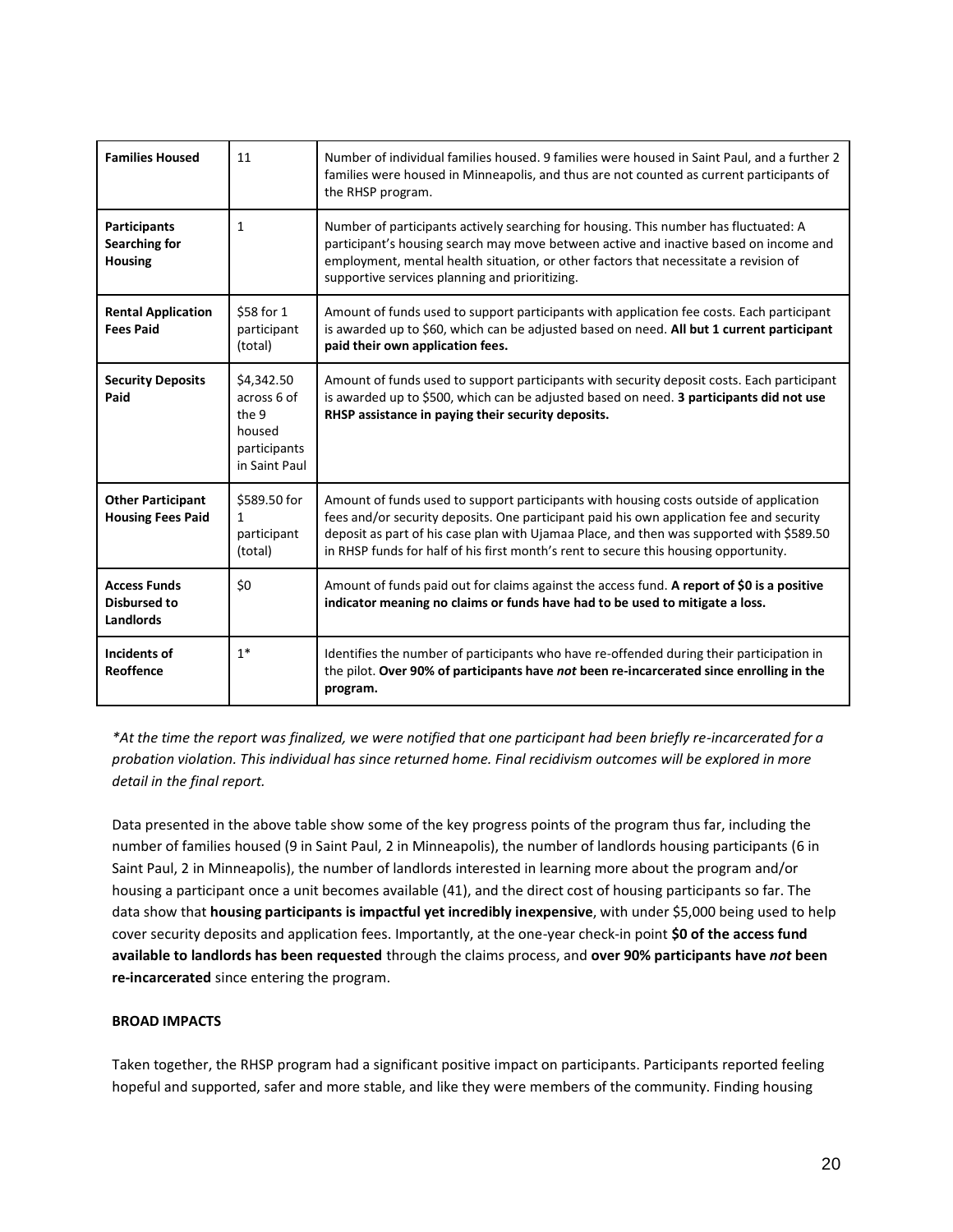was an emotionally exhausting experience but participants ultimately felt a sense of joy and accomplishment. In addition, landlords reported a reduced sense of risk and strong rapport with partners.

Participants report that the financial support and case management offered through the program has helped them **feel hopeful** and **supported** by the Saint Paul community.

*"When I went through the program, I had a counselor, I had a spokesperson, I had a voice. That's what made things different for me, because I had someone to speak for me, instead of just looking like the regular stereotype and not get taken serious. That made things a lot better, because I had someone to represent me." - Housed Participant*

*"Because of my background, I had to do a double deposit as well as the rent, so the financial support was really helpful. I didn't know how I was gonna get it. I was thinking, 'If I gotta spend this money, we're not gonna have a bed or nothing.' That was super, super helpful. I was blessed with that."* 

*- Housed Participant*

*"The financial support was the best thing the housing program did for me. When you don't have a family or wife or something like that, you're out there by yourself. Sometimes you need a little support like that. There's always a chance you might fall down, so it's good to have someone looking out for you." - Housed Participant*

Finding housing through the support of the RHSP program has increased feelings of **safety** and **stability** for participants.

*"Now my daughter can run around in her little walker and not run into anyone or anything. I think my girl is a lot more comfortable to be at the end of her pregnancy and to be in her own space and home. That takes a lot of weight off my shoulders. Having that happiness at home has given me a lot more stability." - Housed Participant*

Being able to move into market-rate housing – in Saint Paul specifically – has helped participants feel like **part of the community.** 

*"A lot of guys are originally from Saint Paul. So, when they get housed and they're in the areas that they grew up in, they feel a sense of community, and now they're paying rent and they're like, 'Hey, I'm a contributing part of the community.' Most of the participants are specifically wanting to look in Saint Paul because that's closer to their family." - Andre Knight, Life Coach at Ujamaa Place*

Partners and participants have also noted that the process of finding housing has been an incredibly **emotional process**, one that has led to participants feeling defeated when they received rejections from landlords.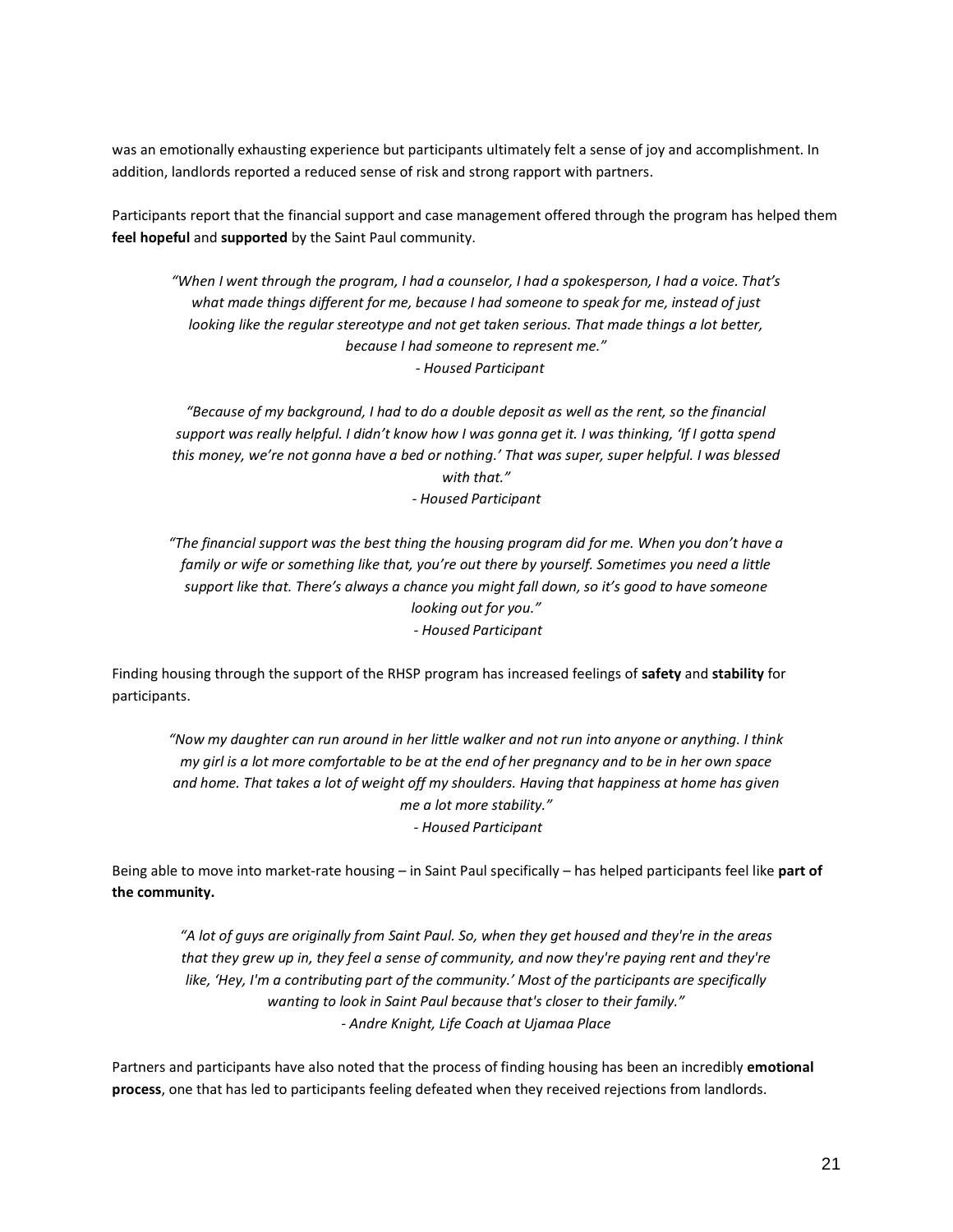Once the participants signed their leases, their tangible **sense of joy and accomplishment** inspired other participants who were still searching.

*"I would say it's worth it, to be honest. There may be a few sacrifices you have to make as far as educating yourself or working or whatever. You can really tell the people who put it together care and they care about getting good results." - Housed Participant*

*"I feel wanted. I feel like the situation I was going through is not stopping the great expectancy of life, like I can actually still live a life. It gives you hope." - Housed Participant* 

As intended, landlords report that the program **reduces their sense of risk** and allows them to **build rapport** with partners.

*"Ujamaa Place is great because they vouched for him and gave me security about having the case manager be there in case I have any problems to bridge that gap. It's just great giving back to the community, to some person in need." - Landlord*

*"It's a great opportunity to build rapport with Ujamaa and the City of Saint Paul, and connect some more. I want to continue to get more properties and give a hand to whoever needs it." - Landlord* 

#### **PARTICIPANT EXPERIENCES**

In the interviews with the MNJRC research team, participants shared their goals and dreams, the challenges they faced as they searched for housing, and the impact the program has had on their lives, relationships, and perspectives. While each participant's experience is different, there are several themes that appeared throughout the interviews.

#### *Program enrollment*

Participants were introduced to Ujamaa Place and the Returning Home Saint Paul program in varying ways: **Prison career days, parole officers, family members, friends, and internet searches all served as entry points** into the program.

#### *Family and relationships*

**Fatherhood motivated many of the participants to make positive changes in their lives, but resources for men – and especially for fathers – are scarce.** Ujamaa Place serves as one of the few local resources available specifically for men returning home from incarceration.

*"I have three kids. Being involved in incarceration and all that stuff, I missed out on their lives. Now, I get an opportunity to actually be in one of my kids' lives from start to finish, so that's one of my goals: just to make sure that I'm here for him every step of the way." - Housed Participant*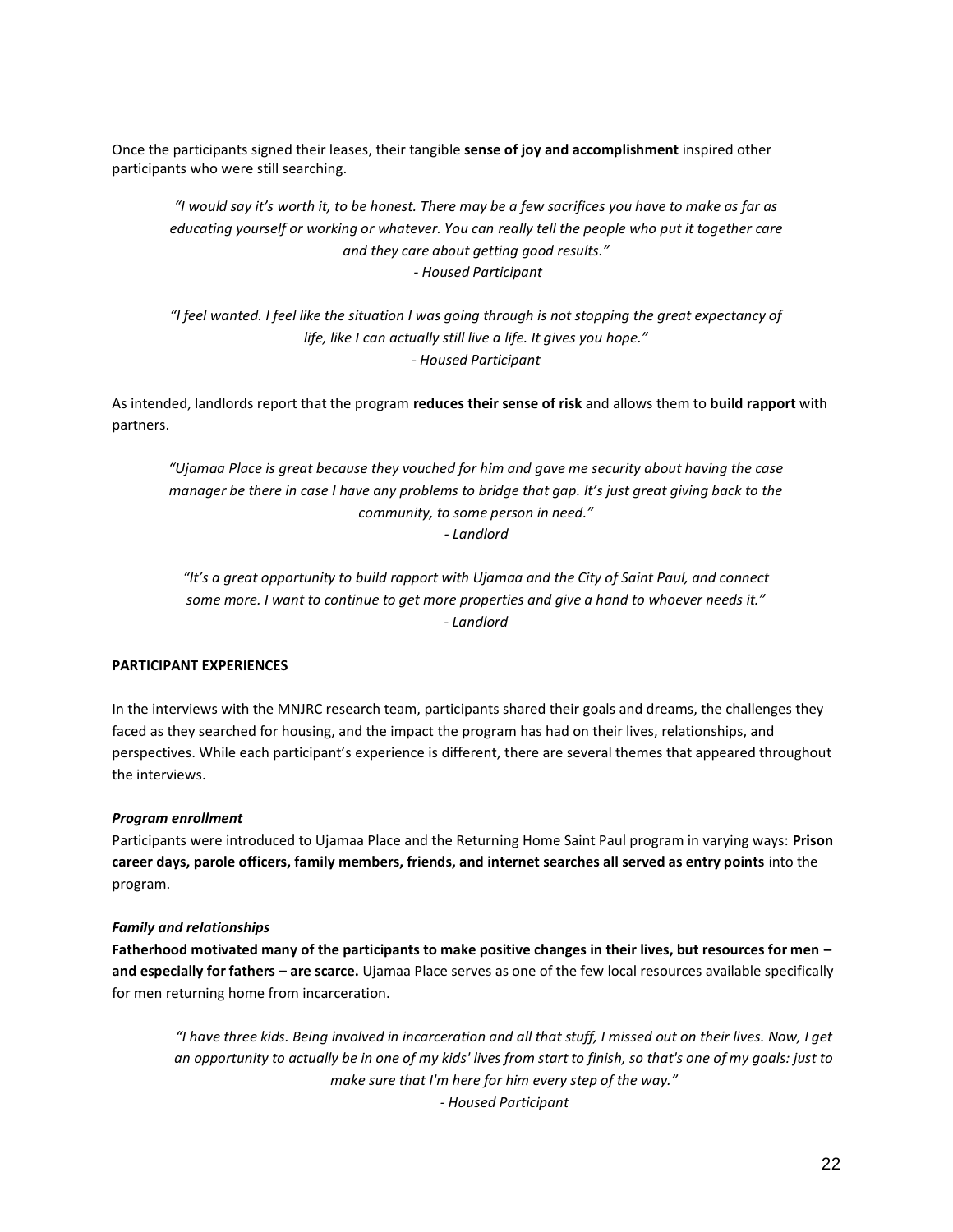## *"Being able to see my kids run around my house, that's what I want." - Housed Participant*

**Participants want to be there for their families, own their own homes, and many have dreams of owning businesses.** From cooking to fashion, participants have wide ranging interests and dreams they want to turn into realities. Many of their dreams are rooted in family, community, and giving back to young people so they can have better futures.

**Participants are motivated to give back to their communities.** Several participants expressed a strong desire to give back to the youth and young people in their communities by providing mentorship and safe spaces for them to grow up, be inspired, and have more opportunities to thrive.

*"I want to open a recreation center before I'm gone because I just want to have something to say that I helped out the community." - Housed Participant*

*"I want to find some type of way to be involved with Ujamaa or another community outreach program. Maybe I could mentor some young guys once a week. I want to inspire guys who are like me." - Housed Participant*

**Relational support is important.** Participants who had relational support through family, partners, and friends were more likely to be able to save money and have more financial stability to rent at market-rate.

## *Financial stability*

**Budgeting for renting a market-rate housing has been new and challenging for many participants.** One of the major challenges participants faced was their limited experience searching for housing, paying bills, and renting an apartment. For many participants, Ujamaa Place's transitional housing and educational programming has served as an important foundation in this area, but **several participants have still struggled to maintain a budget plan that allows them to pay rent on time** once housed.

*"I was just sitting here earlier trying to get all of my bills calculated, because now, with having a place, it's phone bills, and there's diapers and all this stuff, and that's not even including extra expenses. That's just what you have to do. So, you have to learn a whole different way of budgeting." - Housed Participant*

## **PARTICIPANT NARRATIVES**

Below are the program experiences of two participants who have been housed through RHSP. Names have been changed to protect confidentiality. Participants provided input into their final written narratives and chose their pseudonyms.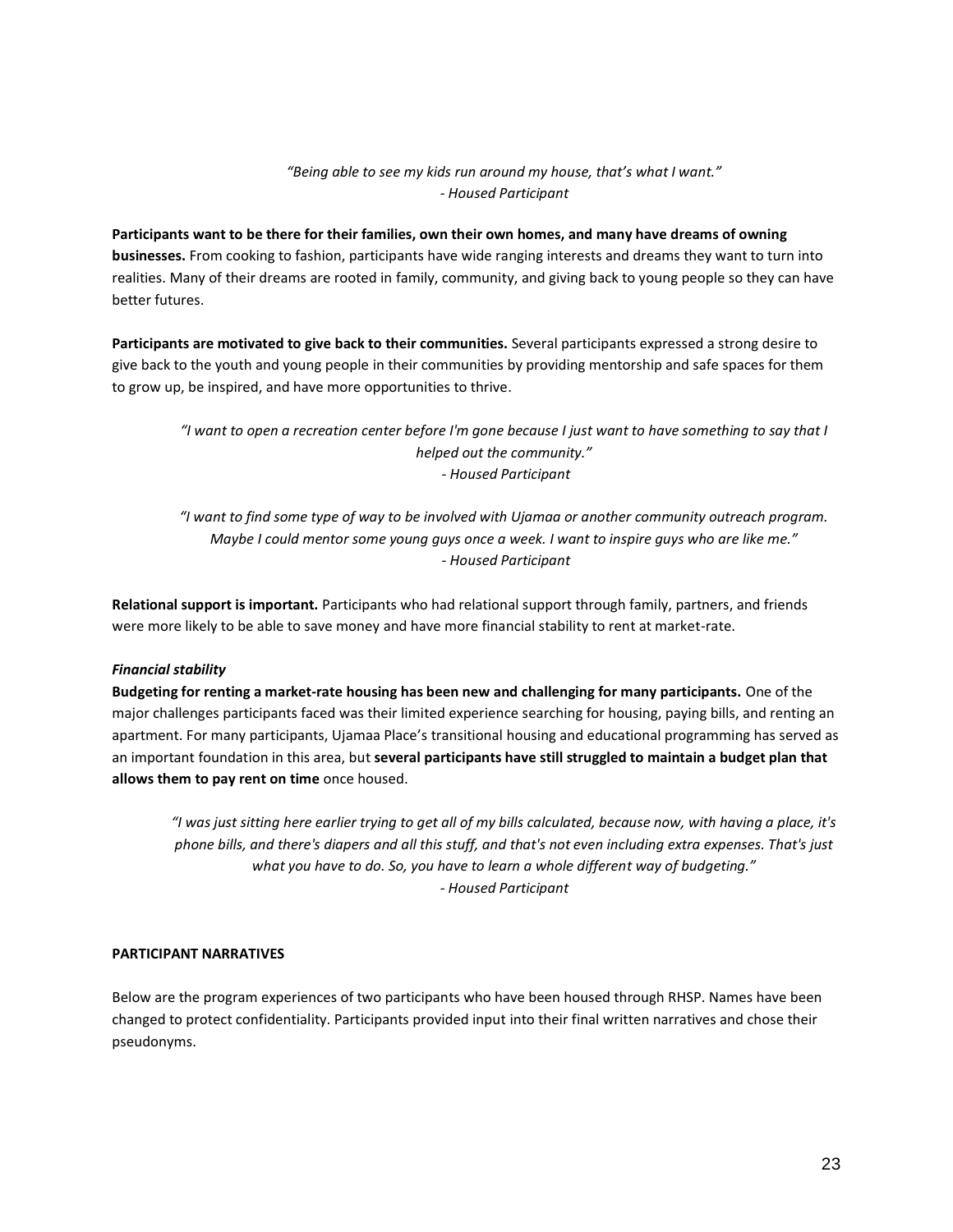#### **Derrick**

*"To have a mayor supporting the program – and a Black mayor at that – that makes me feel important. It makes me feel like even though you might have made a decision that wasn't the best, the fact that I'm home now makes me feel like I have someone who believes in me, someone who's rooting for me."*

*Derrick is a young father of two who considers his family the most important motivator in his life. Derrick's parole officer recommended that he connect with Ujamaa Place upon returning home, and through this connection, Derrick was able to go to school to get his welding certification and earn a stable income. Since returning home, Derrick has taken several courses on entrepreneurship and financial literacy, and even started a podcast which earned him an award from the community.* 

*Before finding housing through RHSP, Derrick was living with family members. Though he was satisfied with the situation, he wanted to leave to provide a private living space for his pregnant partner. Although Derrick had secure employment, he faced additional unexpected healthcare costs which ate into his savings. At times he found it difficult to get to work since he did not have his driver's license. Derrick, like so many individuals in re-entry, was experiencing the multitude of collateral consequences that accompany a period of incarceration.*

*Derrick's parole officer, whom he calls one of his key supports in addition to his coach at Ujamaa Place and his family, told him about the RHSP program. Derrick was enrolled in the RHSP pilot for approximately 4 months before securing housing. In that time, Derrick and Coach Andre completed 22 calls to individual landlords.* 

*During this process, Derrick reported that many landlords were not willing to house him given the type of crime he had committed. He was told he would have to wait at least 10 years to be housed in some places. Derrick also reported that it was harder to make contact with larger complexes where a receptionist did a lot of the screening process before being able to connect with someone with the authority to make a decision about his application. Derrick also shared that unfamiliarity with the housing market, how to pay bills, and what is expected in terms of rent, deposits, and contracts, were challenges for himself as well as fellow participants going through the program. Despite these many challenges, Derrick displayed an incredibly resilient and optimistic outlook. Derrick's drive to persevere through the roadblocks in his way ultimately inspired other participants to begin the process of searching for housing, as well.* 

*Derrick expressed that moving into his own apartment afforded more stability and feelings of security for himself, his partner, and their newborn child. He reported that his experience in the program was a positive one, and that the financial support throughout the application process was incredibly helpful. Derrick described himself as resilient, and Coach Andre highlighted that Derrick served as a role model and motivation to other participants throughout the process.* 

*Derrick hopes to continue to build his financial security and open savings accounts for his children. He eventually hopes to buy and/or build his own home, and ultimately he looks forward to being able to give back to the community through volunteering with Ujamaa Place and mentoring other young men.*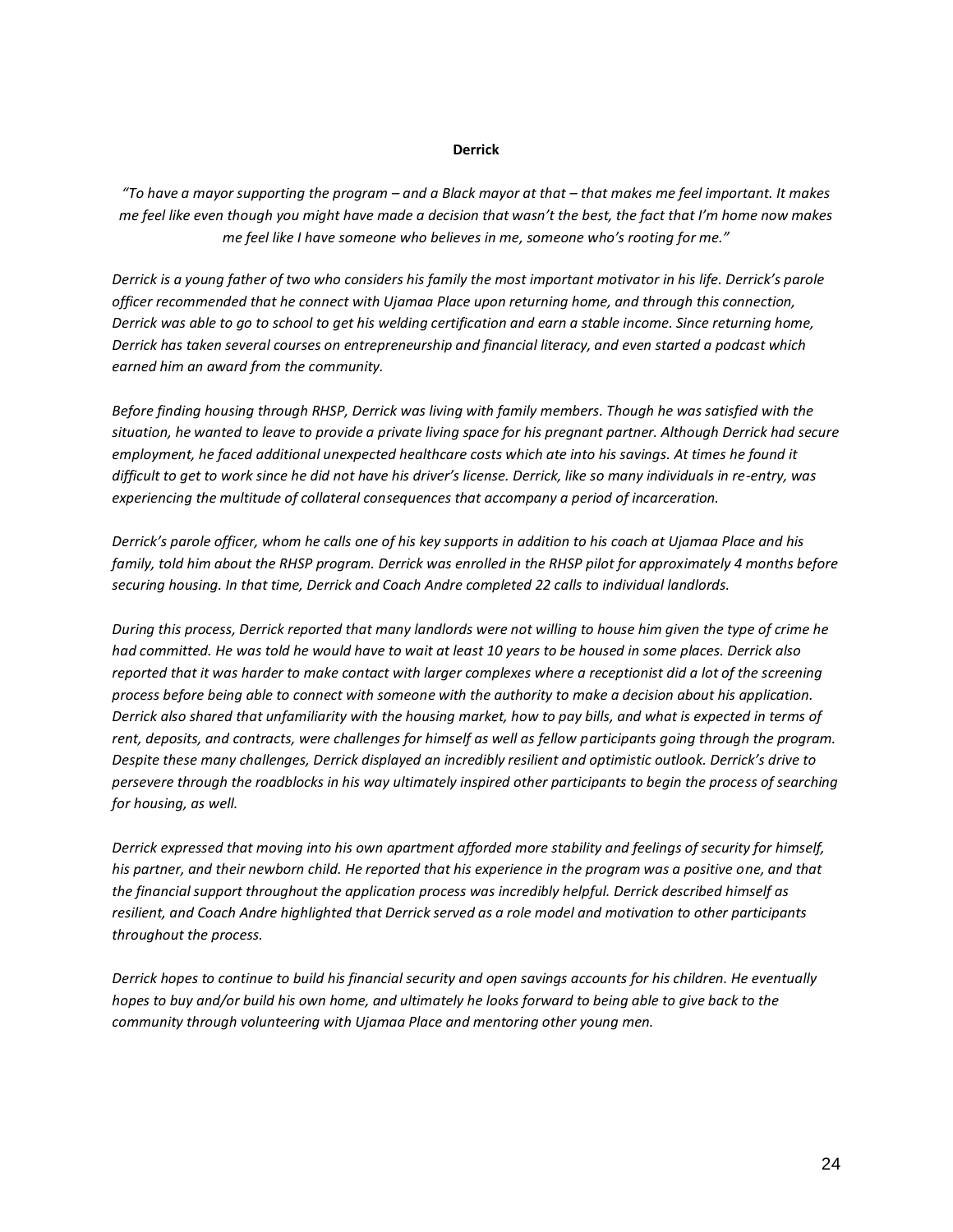#### **Junior**

*"I'm just trying to find daycare and be a good father right now, that is really my main goal. Everything I'm doing right now is for my baby."* 

*Junior is the sole caretaker of his newborn child. When Junior's child was born, he was living in less stable housing, including sharing rooms with multiple people, and his child was placed in foster care. This drove Junior to find a way to secure his own housing so he could raise his son.* 

*Prior to enrolling in the RHSP program, Junior had been searching for housing for over a year, and had been living with friends, in parks, and in his car when he couldn't find another place to stay. Junior heard about Ujamaa Place through the in-prison job fair and again from a friend who had returned home from incarceration and connected with Ujamaa Place. Once connected with Ujamaa Place, Coach Andre told him about the RHSP program, and together they were able to get Junior into stable housing that would allow him to care for his child.* 

*Junior was enrolled in the program for approximately six months before he secured housing. As the participant who was enrolled in the program the longest, he also made the most calls in partnership with Coach Andre: 38 calls were made to individual landlords before Junior signed his lease. But Junior and Andre never gave up.*

*Junior faced many emotional challenges while dealing with rejection in both employment and housing due to his background. Although he felt disheartened and wanted to give up several times, he was encouraged by people in his life to write letters of appeal for these situations. Eventually, these denials were reversed, and Junior was able to secure employment and housing through the appeal process. Junior has often been described as persistent, and he notes that this persistence and support from his network and Ujamaa Place have helped him succeed.* 

Like most of the other participants, Junior found success with a landlord who already had an interest in working with formerly incarcerated individuals. After meeting with Junior, his now landlord helped him get his denial *reversed with the property management company. Junior also felt that the financial support of the program was extremely helpful, especially as he is the sole caretaker of his newborn child.* 

*Junior's primary goal is to be a good father and raise his son. Music also plays an important role in his life and is one of his inspirations. Eventually, he would like to own his own home and to start a recreation center for youth. He notes that growing up in Saint Paul he was involved in rec centers, and he wants to provide a similar space in the community where children and young people can feel safe.* 

The above quotes and narratives from participants demonstrate how impactful this program has proven to be for residents returning home from incarceration and their families. Securing housing through this program has provided the opportunity for several participants to step more readily into their roles as fathers and provide safe spaces for their children to thrive. Overall, participants have noted feeling hopeful after long periods, often many years, of feeling defeated and hopeless. The process has not been easy for participants, and in speaking with two of the pilot's key partners "on the ground," a clearer picture emerged of what *has* worked for participants and landlords, and what opportunities for program improvement remain.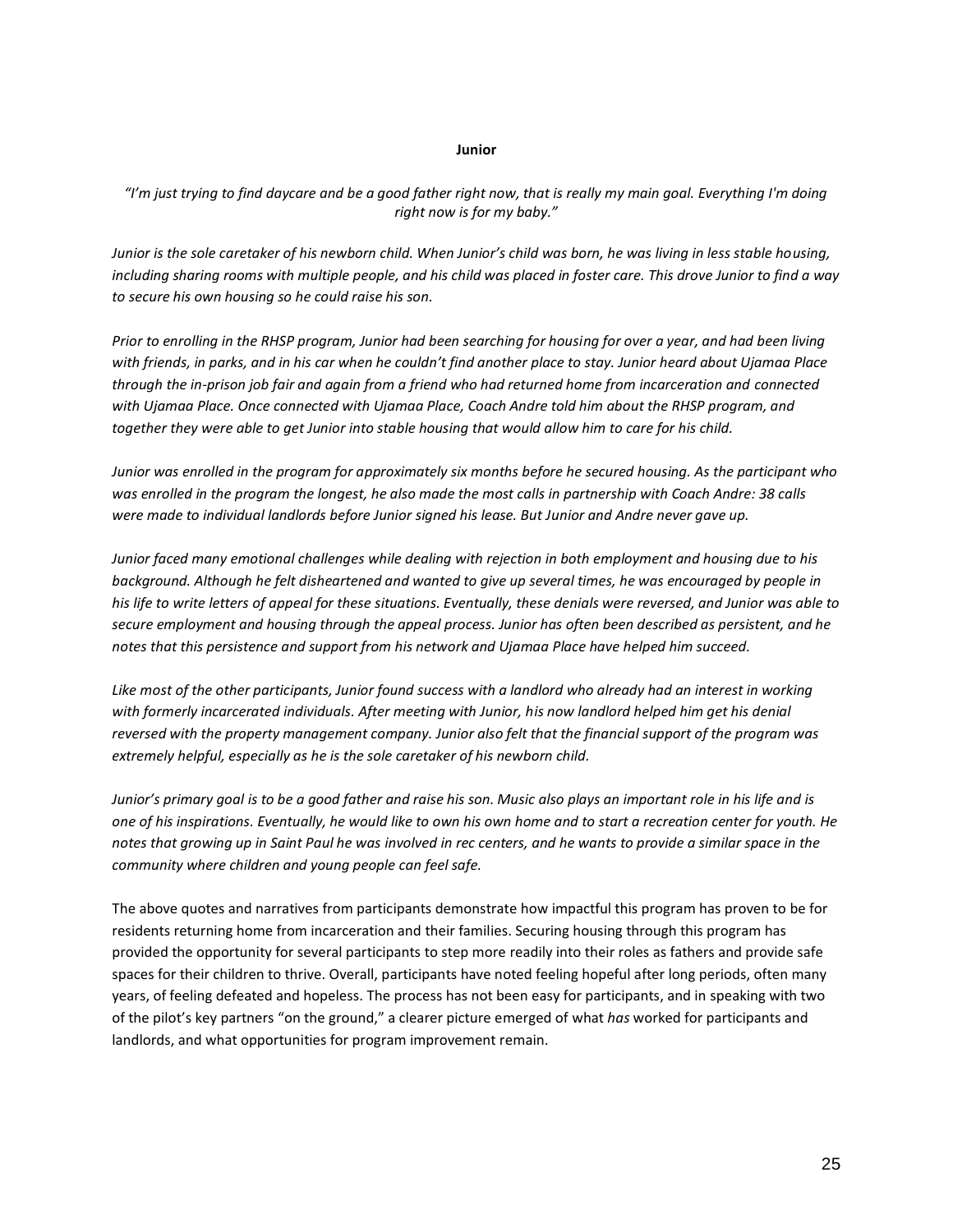#### **PARTNER VOICES**

This program is made possible in large part by the support, expertise, and efforts of community partners Ujamaa Place and HousingLink. The Minnesota Justice Research Center conducted several interviews with partners Andre Knight (Ujamaa Place) and Kahari Smith-Brewer (HousingLink) to better understand how participants and landlords have been experiencing the 2020-2021 housing market. Andre is a Life Coach at Ujamaa Place and serves as the case manager for RHSP participants, providing an essential link between participants and landlords. Kahari is an Outreach Coordinator at HousingLink, and in this role works to establish and maintain relationships with landlords, creating a pipeline of interested landlords for Andre to connect with participants. In this section, Andre and Kahari share their insights and recommendations for the program based on their daily interactions with program participants and Saint Paul landlords.

#### **What's Working**

**The very presence of a Saint Paul-specific program working to house residents returning home from incarceration helps participants feel seen and supported by their community.** Andre Knight has a deep understanding of the population he serves daily and the critical challenges they face upon returning home. Andre works one-on-one with program participants to help them search for housing, secure other resources they may need, and make a budgeting plan to set them up for success. He notes that many participants are originally from Saint Paul, and that this is where they want to live in order to stay connected to their family, friends, and community.

**The presence of the program has helped landlords feel more secure renting to residents returning home from incarceration.** Participants and partners report that landlords have been more willing to move beyond a participant's background and listen to a participant's story of how they have changed their life when they hear that there is a City of Saint Paul-backed program supporting the participants. Having Ujamaa Place involved as case management and having access to the housing access fund has also helped landlords feel more secure in housing residents returning home from incarceration.

**The program has created a successful communication loop that has proven instrumental in securing housing.**  Facilitating connections between participants, case managers, and landlords has been key to finding housing in a market that moves quickly. Before the start of the program, participants were largely on their own when it came to searching for housing and spent extensive amounts of time, energy, and application fees on processes that ultimately ended in rejection. Landlords are currently able to notify HousingLink that they are interested in housing residents returning home from incarceration, and Saint Paul-specific leads are then sent by Kahari (HousingLink) directly to Andre (Ujamaa Place) immediately as new units become available. This three-way communication loop between Kahari (HousingLink), Andre (Ujamaa Place), and the participants has been an important feature of the program that has resulted in participants securing housing.

*"I find that, when that chain of communication is quick and efficient, clients tend to get housed faster. This is consistent throughout all of the programs [at HousingLink] that we operate under Beyond Backgrounds: When there's a consistent flow of communication between myself and the case manager and the participant in some capacity, usually that aids greatly in getting the individuals housed quickly." - Kahari Smith-Brewer, Outreach Coordinator at HousingLink*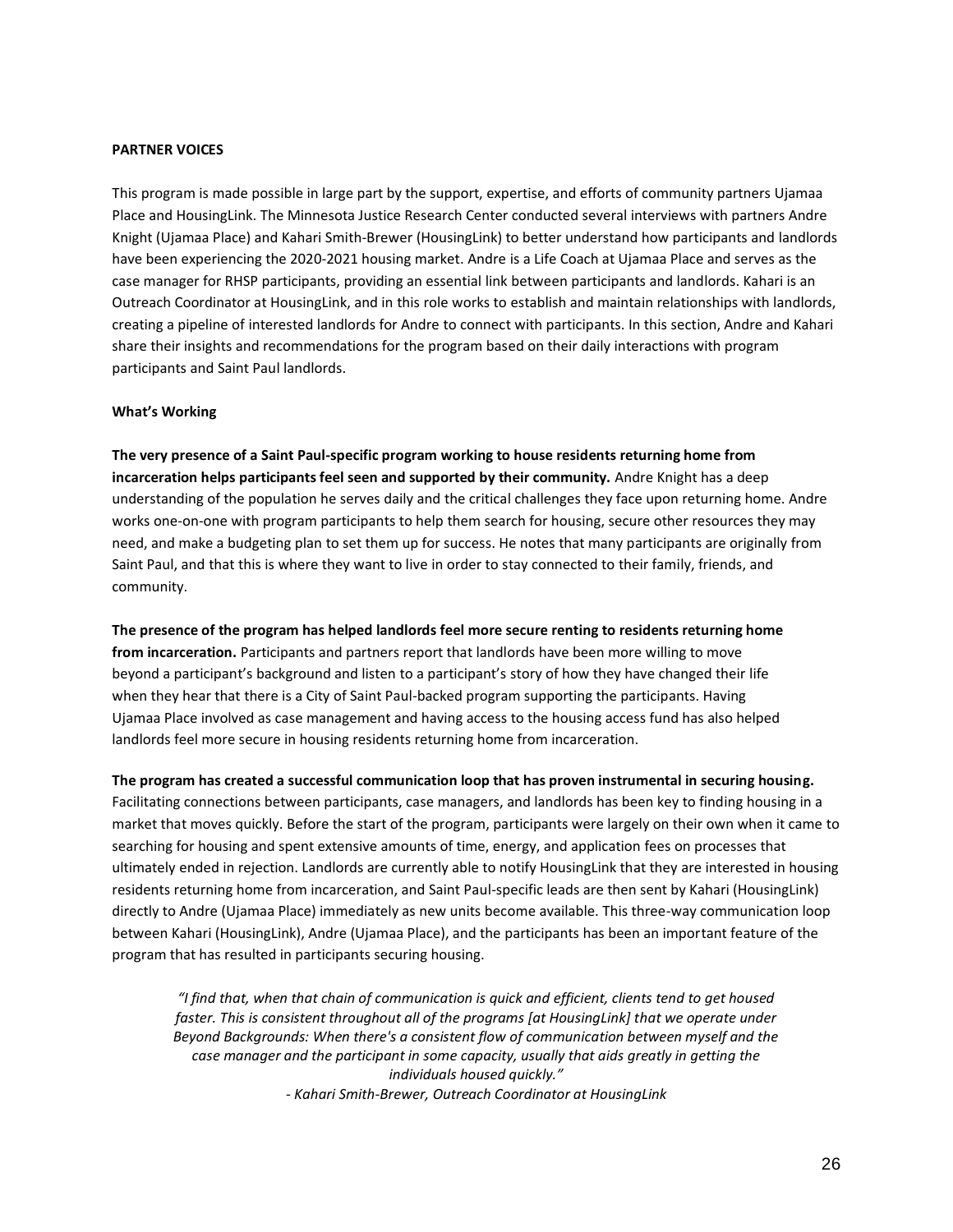*"The communication with HousingLink and myself has been great because what I've noticed is the leads that Kahari has sent me have been the landlords that are saying 'yes.' What I do is reach out to Kahari and he'll check in with me; it's been very effective working with him. His leads have been the landlords we've had success with." - Andre Knight, Life Coach at Ujamaa Place*

#### **Continuing Challenges**

*"One of the major challenges is our demographics. We have guys here that are coming from homelessness, we have guys here who have never lived on their own. We have guys who don't have stability in their lives in any area." - Andre Knight, Life Coach at Ujamaa Place*

**Landlords' subjectivity and risk aversion continue to make finding housing hard for residents returning home from incarceration.** The most frequent reason landlords have given for not renting to a program participant is the 8-10 year arbitrary time limit for renting to someone with a background. Some landlords may be more lenient but will exclude candidacy from people who have certain crimes on their record, including person-related crimes, gunrelated crimes, and sexual offenses.

While landlords managing fewer units have often been more willing to speak with program participants and consider renting to them, this group of landlords also tends to feel financial risk more acutely than larger property management companies. While larger property management companies may be better equipped to absorb risk, these companies often have strict (and as the research demonstrates, unnecessarily restrictive) policies that do not allow for the individual discretion of landlords working under the company umbrella.

**Some landlords have voiced confusion about the program and what their responsibilities may be if they participate.** In conversations with landlords, Kahari (HousingLink) has heard that several landlords' first impression of the program is that they will be matched to a participant and that they will not have a choice whether to rent to that individual. Many landlords have also expressed the concern that if a participant is having trouble finding housing, they must be "the worst of the worst." Kahari notes that **additional landlord outreach** would be hugely beneficial to inform Saint Paul landlords of how the program operates and how it can support them in housing a resident returning home from incarceration. Once the landlords have been informed how the program really works, they have been more interested in participating, even renting to multiple participants. As noted above, one of the landlords is now renting to three participants.

**Participants and partners report that financial stability has been one of the greatest challenges to securing market-rate housing.** Of the eight housed participants, half have reported having trouble paying their rent on time since being housed. While this can be due to health issues and employment disruptions, Andre (Ujamaa Place) has heard from participants that, more often than not, the issue comes down to participants' limited experience and training around financial budgeting.

Andre stresses that **increasing wraparound services** for participants, including career services, financial and housing market literacy support, and rental assistance programs, would make a huge difference in participants being able to find employment and housing, and then maintain both.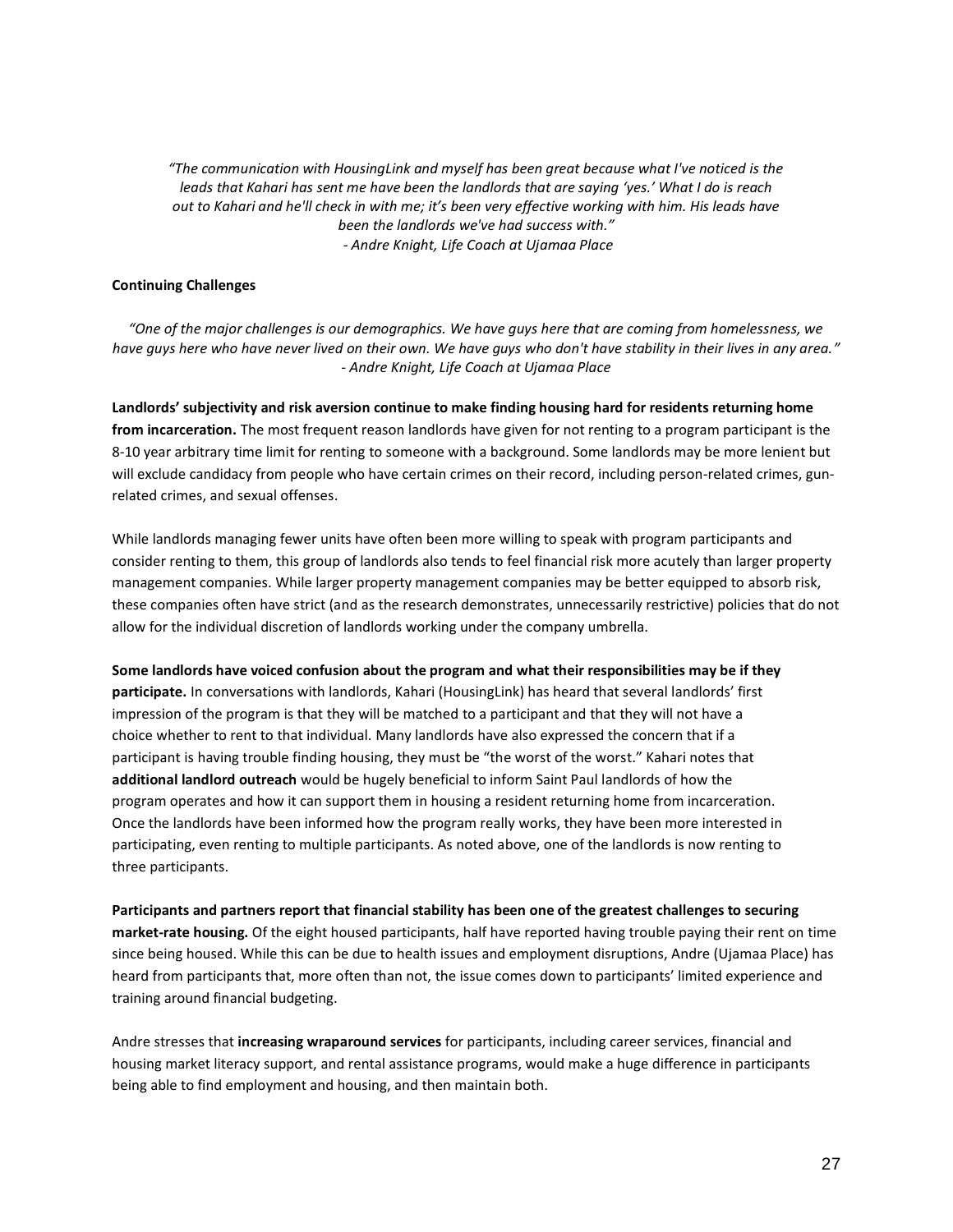# **CONSIDERATIONS AND NEXT STEPS**

Through interviews with participants and landlords, and meaningful and consistent engagement with program partners, the Minnesota Justice Research Center has identified several points of consideration that have surfaced from the data at this one-year check-in point.

Together, the considerations below can be summarized broadly as follows:

- Increase participant support.
- Increase the pipeline of participants and landlords.
- Improve relationships and communication among all partners.

**Provide additional support for participants, particularly fathers.** Connecting participants with existing resources for fathers as well as advocating for additional father-specific resources at the city, county, and state levels could be key to supporting participants and their families as they move into permanent housing. Additionally, increasing wraparound services for participants, including employment support and financial education, can help them achieve the financial stability they need to support themselves and their families as they move into market-rate housing and work towards their short-term and long-term goals.

**To reach the original goal of the program, 20 housed participants, aim for enrolling triple the participants, or 60 enrolled participants in the program.** This would entail increasing both the pipeline for entry into the program and the resources available to participants in the form of wraparound services and case management. Partnering with additional community organizations which serve broader formerly incarcerated populations and/or partnering with another city like Minneapolis could help to deepen the pipeline of both participants and potential landlords.

**Increase landlord outreach and invest in relationship building between organizations and landlords.** Increased landlord outreach and engagement could help to maximize a Saint Paul-specific pool of interested landlords. Creative and meaningful outreach can also clarify certain points of the program that may seem unclear or particularly risky to landlords. Approaching landlord connections from a 'quality' in addition to a 'quantity' perspective could also be a helpful strategy. Cultivating personal relationships with landlords has proven to be a strong entry point to getting participants housed. Continuing to provide the human resources necessary to build and maintain relationships with landlords could be impactful going forward.

**Explore implementing rental assistance to support participants as they transition into market-rate housing, and to provide a safety net for landlords who are interested in the program.** Property owners with fewer units are more likely to rent to residents with barriers in their backgrounds. However, these landlords also feel the impacts of late rent much more keenly than larger property companies. Both participants and landlords need support when it comes to rent, and implementing a rental assistance program could help support all parties, making participants more likely to succeed in the rental market and encouraging landlords to continue to participate in the program.

**Establish and facilitate frequent communication loops between all partners.** Increasing communication between the case manager, participant, and landlords is essential to successfully house participants. While allowing community partners to take the lead of projects is an important aspect of collective partnership and social change initiatives, nonprofit partners often do not have the same levels of resources that government entities do, making it harder for these partners to spend the time to identify and then meet the needs of a program. Therefore,